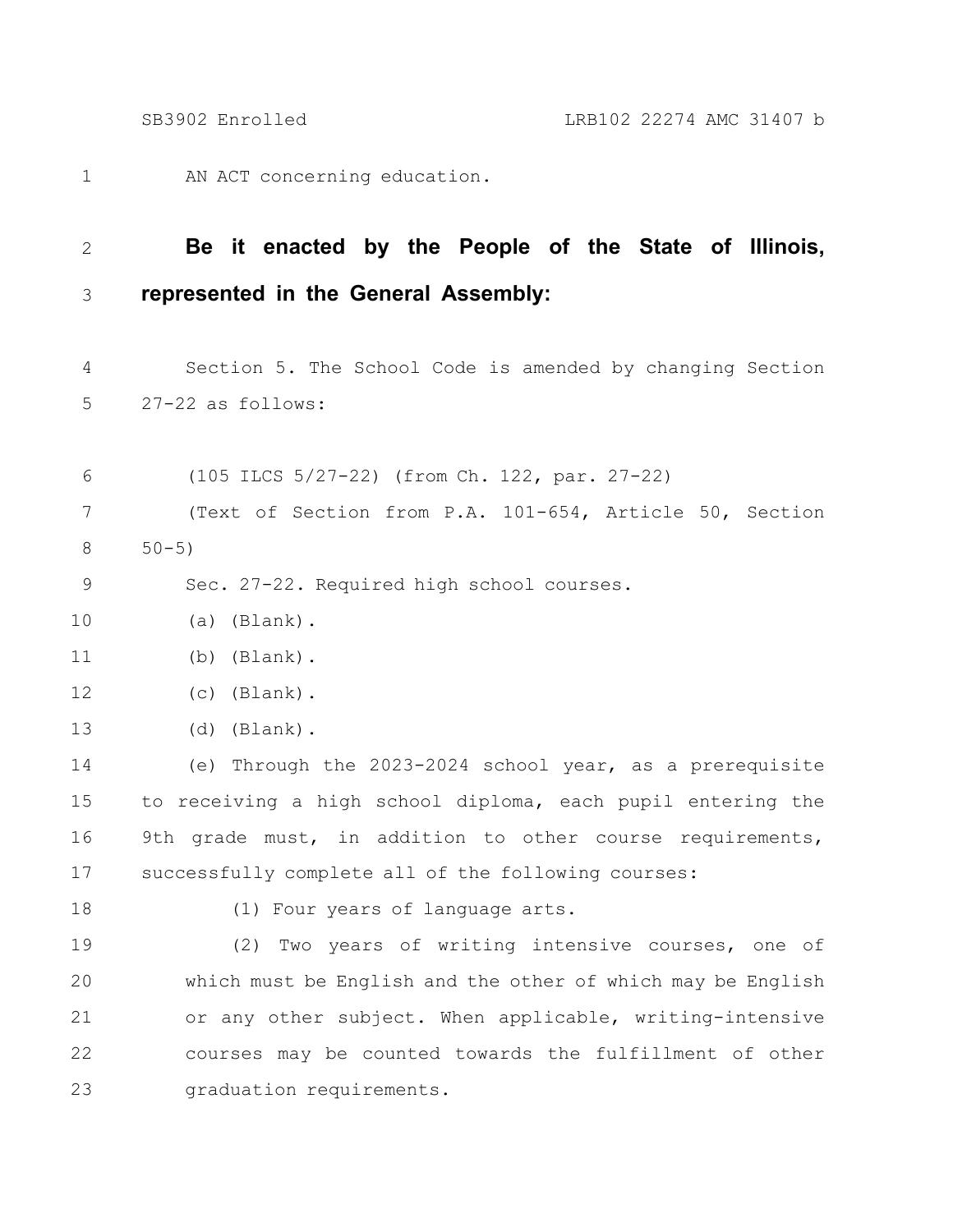SB3902 Enrolled - 2 - LRB102 22274 AMC 31407 b

(3) Three years of mathematics, one of which must be Algebra I, one of which must include geometry content, and one of which may be an Advanced Placement computer science course. A mathematics course that includes geometry content may be offered as an integrated, applied, interdisciplinary, or career and technical education course that prepares a student for a career readiness path. 1 2 3 4 5 6 7 8

(3.5) For pupils entering the 9th grade in the 2022-2023 school year and 2023-2024 school year, one year of a course that includes intensive instruction in computer literacy, which may be English, social studies, or any other subject and which may be counted toward the fulfillment of other graduation requirements. 9 10 11 12 13 14

15

(4) Two years of science.

(5) Two years of social studies, of which at least one year must be history of the United States or a combination of history of the United States and American government and, beginning with pupils entering the 9th grade in the 2016-2017 school year and each school year thereafter, at least one semester must be civics, which shall help young people acquire and learn to use the skills, knowledge, and attitudes that will prepare them to be competent and responsible citizens throughout their lives. Civics course content shall focus on government institutions, the discussion of current and controversial issues, service 16 17 18 19 20 21 22 23 24 25 26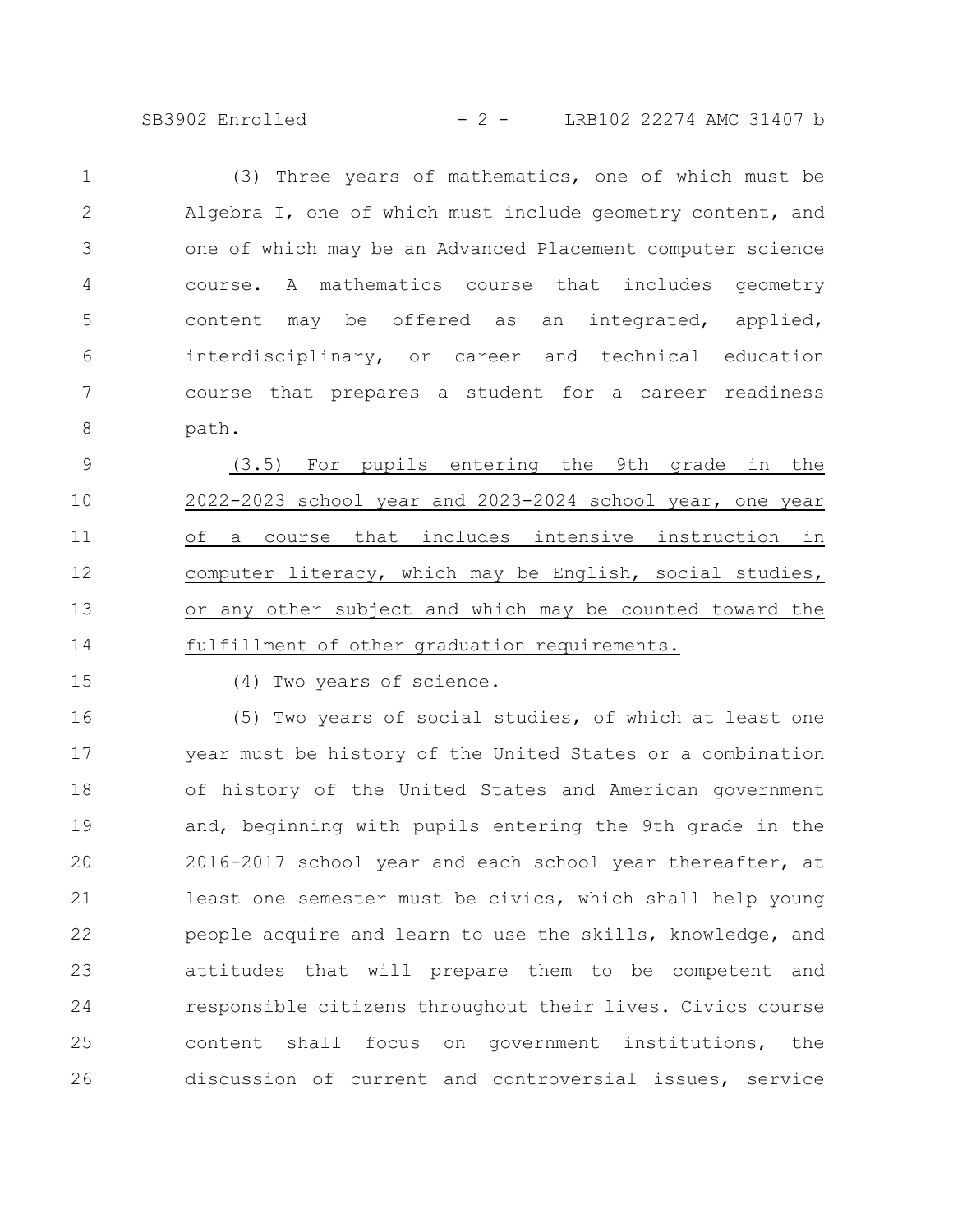SB3902 Enrolled - 3 - LRB102 22274 AMC 31407 b

learning, and simulations of the democratic process. School districts may utilize private funding available for the purposes of offering civics education. Beginning with pupils entering the 9th grade in the 2021-2022 school year, one semester, or part of one semester, may include a financial literacy course. 1 2 3 4 5 6

(6) One year chosen from (A) music, (B) art, (C) foreign language, which shall be deemed to include American Sign Language,  $\Theta$  (D) vocational education, or (E) forensic speech (speech and debate). A forensic speech course used to satisfy the course requirement under subdivision (1) may not be used to satisfy the course requirement under this subdivision (6). 7 8 9 10 11 12 13

(e-5) Beginning with the 2024-2025 school year, as a prerequisite to receiving a high school diploma, each pupil entering the 9th grade must, in addition to other course requirements, successfully complete all of the following courses: 14 15 16 17 18

19

(1) Four years of language arts.

(2) Two years of writing intensive courses, one of which must be English and the other of which may be English or any other subject. If applicable, writing-intensive courses may be counted toward the fulfillment of other graduation requirements. 20 21 22 23 24

(3) Three years of mathematics, one of which must be Algebra I, one of which must include geometry content, and 25 26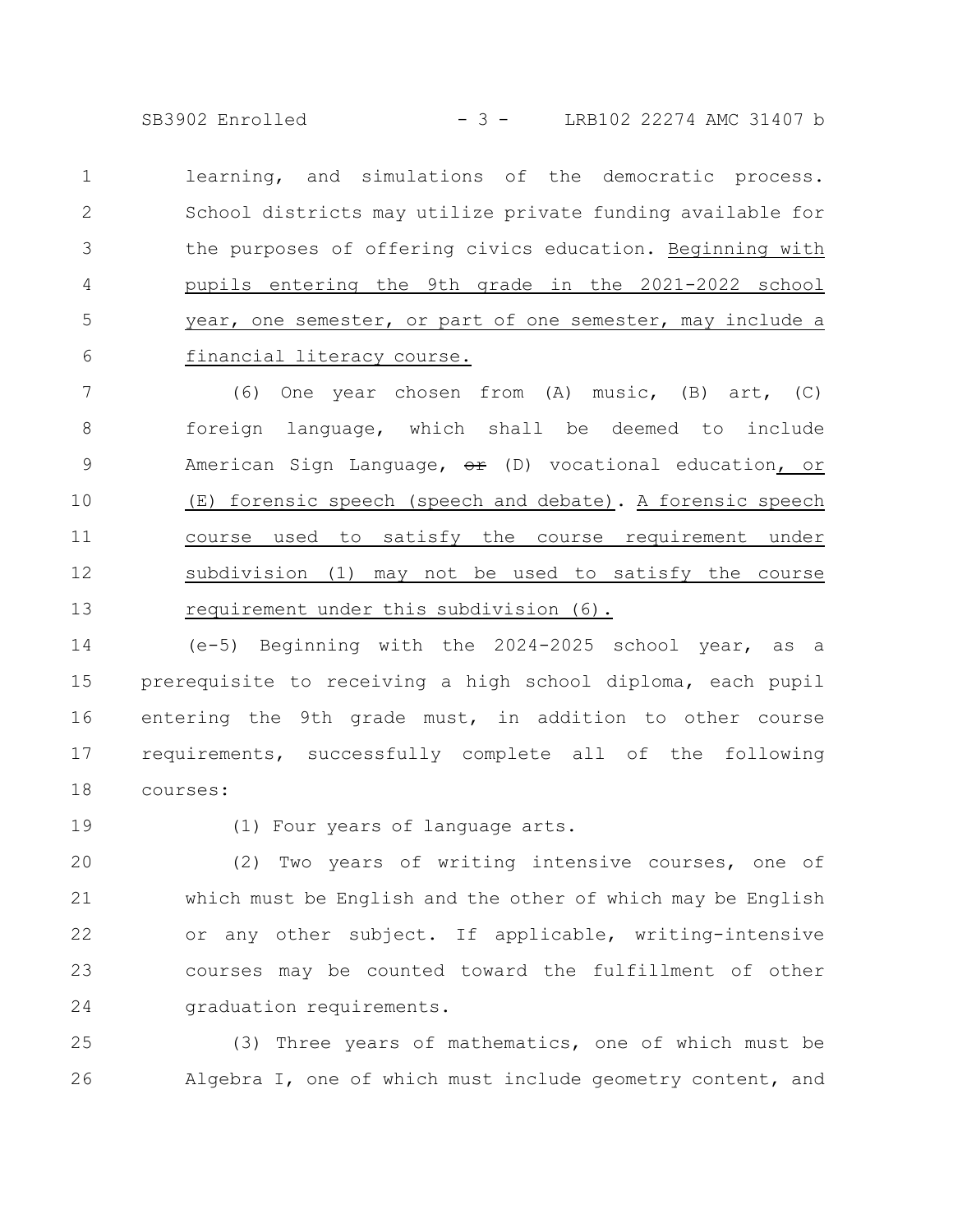SB3902 Enrolled - 4 - LRB102 22274 AMC 31407 b

one of which may be an Advanced Placement computer science course. A mathematics course that includes geometry content may be offered as an integrated, applied, interdisciplinary, or career and technical education course that prepares a student for a career readiness path. 1 2 3 4 5 6

(3.5) One year of a course that includes intensive instruction in computer literacy, which may be English, social studies, or any other subject and which may be counted toward the fulfillment of other graduation requirements. 7 8 9 10 11

12

(4) Two years of laboratory science.

(5) Two years of social studies, of which at least one year must be history of the United States or a combination of history of the United States and American government and at least one semester must be civics, which shall help young people acquire and learn to use the skills, knowledge, and attitudes that will prepare them to be competent and responsible citizens throughout their lives. Civics course content shall focus on government institutions, the discussion of current and controversial issues, service learning, and simulations of the democratic process. School districts may utilize private funding available for the purposes of offering civics education. One semester, or part of one semester, may include a financial literacy course. 13 14 15 16 17 18 19 20 21 22 23 24 25 26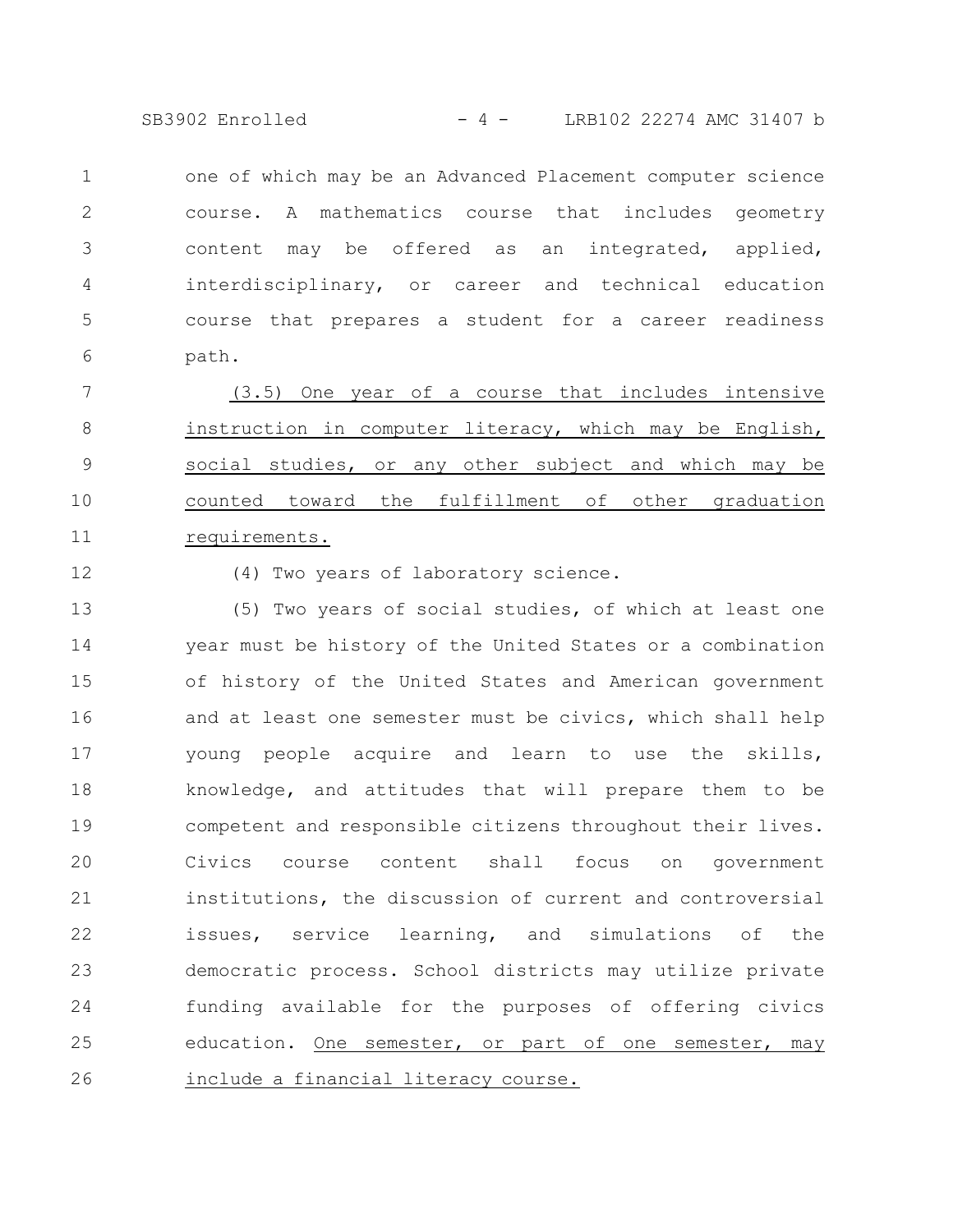SB3902 Enrolled - 5 - LRB102 22274 AMC 31407 b

(6) One year chosen from (A) music, (B) art, (C) foreign language, which shall be deemed to include American Sign Language,  $\Theta$  (D) vocational education, or (E) forensic speech (speech and debate). A forensic speech course used to satisfy the course requirement under subdivision (1) may not be used to satisfy the course requirement under this subdivision (6). 1 2 3 4 5 6 7

(e-10) Beginning with the 2028-2029 school year, as a prerequisite to receiving a high school diploma, each pupil entering the 9th grade must, in addition to other course requirements, successfully complete 2 years of foreign language courses, which may include American Sign Language. A pupil may choose a third year of foreign language to satisfy the requirement under paragraph  $(6)$  of subsection  $(e-5)$ . 8 9 10 11 12 13 14

(f) The State Board of Education shall develop and inform school districts of standards for writing-intensive coursework. 15 16 17

(f-5) If a school district offers an Advanced Placement computer science course to high school students, then the school board must designate that course as equivalent to a high school mathematics course and must denote on the student's transcript that the Advanced Placement computer science course qualifies as a mathematics-based, quantitative course for students in accordance with subdivision (3) of subsection (e) of this Section. 18 19 20 21 22 23 24 25

26

(g) This amendatory Act of 1983 does not apply to pupils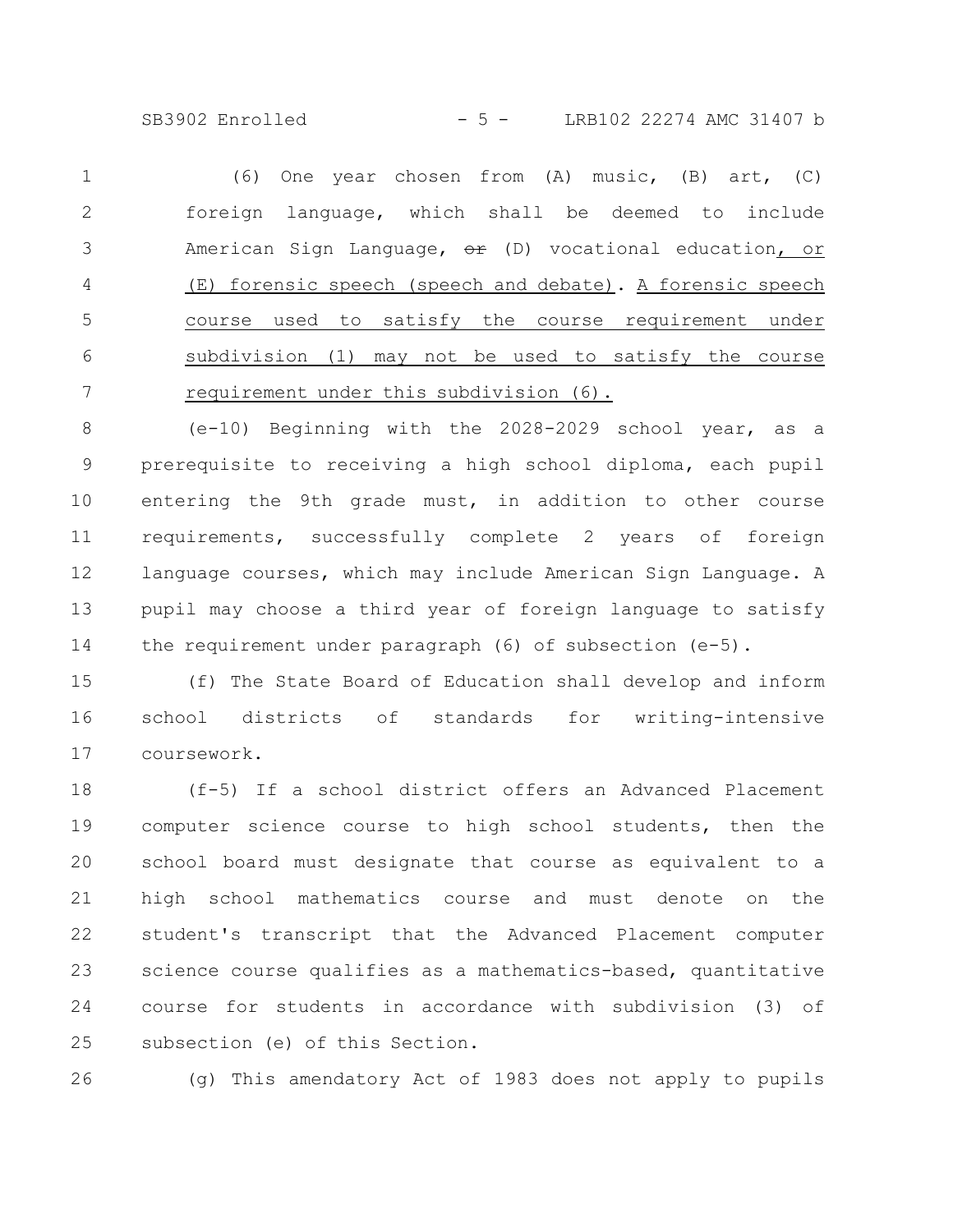SB3902 Enrolled - 6 - LRB102 22274 AMC 31407 b

entering the 9th grade in 1983-1984 school year and prior school years or to students with disabilities whose course of study is determined by an individualized education program. 1 2 3

This amendatory Act of the 94th General Assembly does not apply to pupils entering the 9th grade in the 2004-2005 school year or a prior school year or to students with disabilities whose course of study is determined by an individualized education program. 4 5 6 7 8

Subdivision (3.5) of subsection (e) does not apply to pupils entering the 9th grade in the 2021-2022 school year or a prior school year or to students with disabilities whose course of study is determined by an individualized education program. 9 10 11 12 13

Subsection (e-5) does not apply to pupils entering the 9th grade in the 2023-2024 school year or a prior school year or to students with disabilities whose course of study is determined by an individualized education program. Subsection (e-10) does not apply to pupils entering the 9th grade in the 2027-2028 school year or a prior school year or to students with disabilities whose course of study is determined by an individualized education program. 14 15 16 17 18 19 20 21

(h) The provisions of this Section are subject to the provisions of Section 27-22.05 of this Code and the Postsecondary and Workforce Readiness Act. 22 23 24

(i) The State Board of Education may adopt rules to modify the requirements of this Section for any students enrolled in 25 26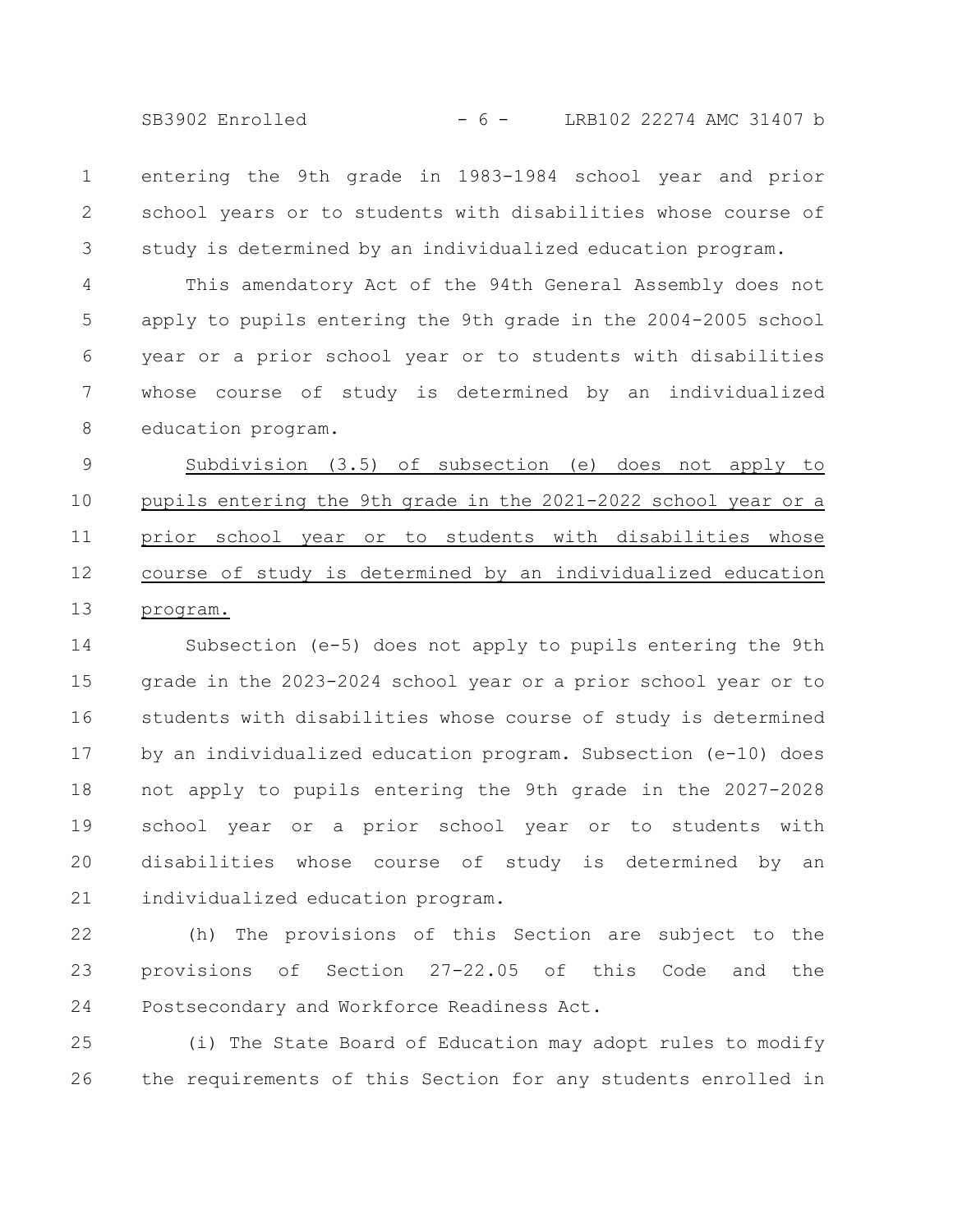SB3902 Enrolled - 7 - LRB102 22274 AMC 31407 b

grades 9 through 12 if the Governor has declared a disaster due to a public health emergency pursuant to Section 7 of the Illinois Emergency Management Agency Act. 1 2 3

(Source: P.A. 100-443, eff. 8-25-17; 101-464, eff. 1-1-20; 101-643, eff. 6-18-20; 101-654, Article 50, Section 50-5, eff.  $3 - 8 - 21.$ 4 5 6

- (Text of Section from P.A. 101-654, Article 60, Section 60-5) 7 8
- Sec. 27-22. Required high school courses. 9
- (a) (Blank). 10
- (b) (Blank). 11
- (c) (Blank). 12
- (d) (Blank). 13

(e) Through the  $2023-2024$  school year, as As a prerequisite to receiving a high school diploma, each pupil entering the 9th grade must, in addition to other course requirements, successfully complete all of the following courses: 14 15 16 17 18

19

(1) Four years of language arts.

(2) Two years of writing intensive courses, one of which must be English and the other of which may be English or any other subject. When applicable, writing-intensive courses may be counted towards the fulfillment of other graduation requirements. 20 21 22 23 24

25

(3) Three years of mathematics, one of which must be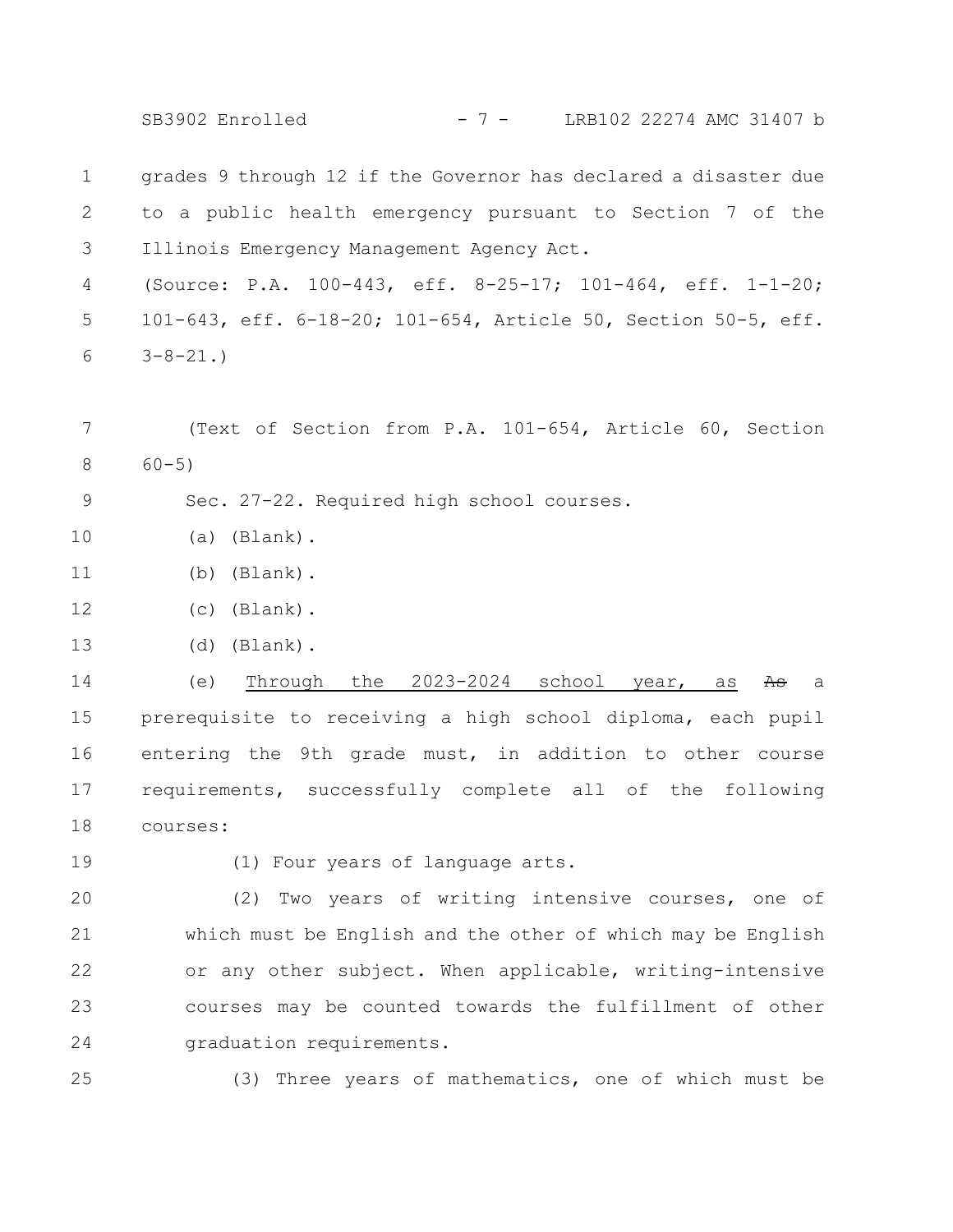SB3902 Enrolled - 8 - LRB102 22274 AMC 31407 b

Algebra I, one of which must include geometry content, and one of which may be an Advanced Placement computer science course. A mathematics course that includes geometry content may be offered as an integrated, applied, interdisciplinary, or career and technical education course that prepares a student for a career readiness path. 1 2 3 4 5 6 7

(3.5) For pupils entering the 9th grade in the 2022-2023 school year and 2023-2024 each school year thereafter, one year of a course that includes intensive instruction in computer literacy, which may be English, social studies, or any other subject and which may be counted toward the fulfillment of other graduation requirements. 8 9 10 11 12 13 14

15

(4) Two years of science.

(5) Two years of social studies, of which at least one year must be history of the United States or a combination of history of the United States and American government and, beginning with pupils entering the 9th grade in the 2016-2017 school year and each school year thereafter, at least one semester must be civics, which shall help young people acquire and learn to use the skills, knowledge, and attitudes that will prepare them to be competent and responsible citizens throughout their lives. Civics course content shall focus on government institutions, the discussion of current and controversial issues, service 16 17 18 19 20 21 22 23 24 25 26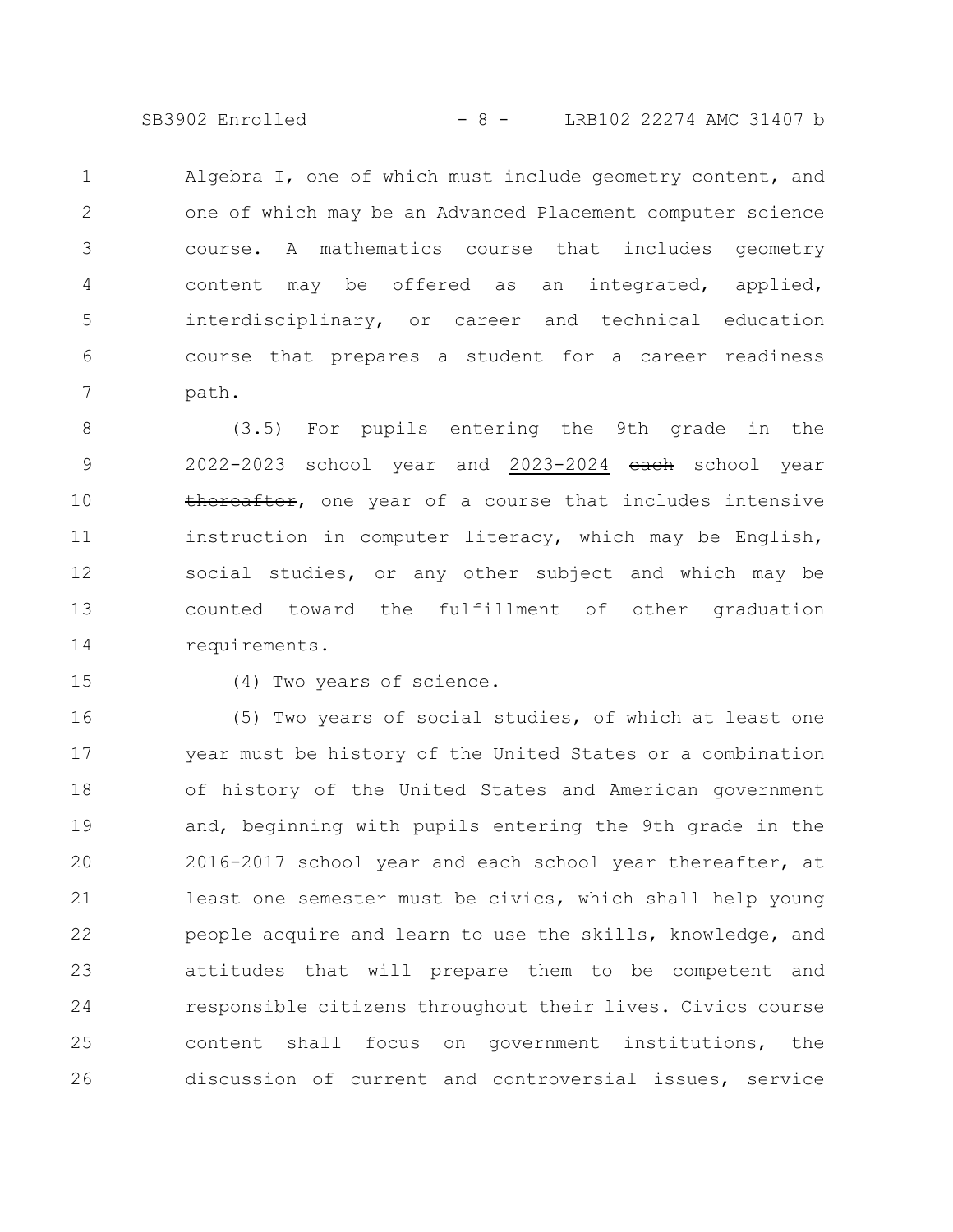SB3902 Enrolled - 9 - LRB102 22274 AMC 31407 b

learning, and simulations of the democratic process. School districts may utilize private funding available for the purposes of offering civics education. Beginning with pupils entering the 9th grade in the 2021-2022 school year, one semester, or part of one semester, may include a financial literacy course. 1 2 3 4 5 6

(6) One year chosen from (A) music, (B) art, (C) foreign language, which shall be deemed to include American Sign Language,  $\Theta$  (D) vocational education, or (E) forensic speech (speech and debate). A forensic speech course used to satisfy the course requirement under subdivision (1) may not be used to satisfy the course requirement under this subdivision (6). 7 8 9 10 11 12 13

(e-5) Beginning with the 2024-2025 school year, as a prerequisite to receiving a high school diploma, each pupil entering the 9th grade must, in addition to other course requirements, successfully complete all of the following courses: 14 15 16 17 18

(1) Four years of language arts. (2) Two years of writing intensive courses, one of which must be English and the other of which may be English or any other subject. If applicable, writing-intensive courses may be counted toward the fulfillment of other graduation requirements. (3) Three years of mathematics, one of which must be 19 20 21 22 23 24 25

Algebra I, one of which must include geometry content, and 26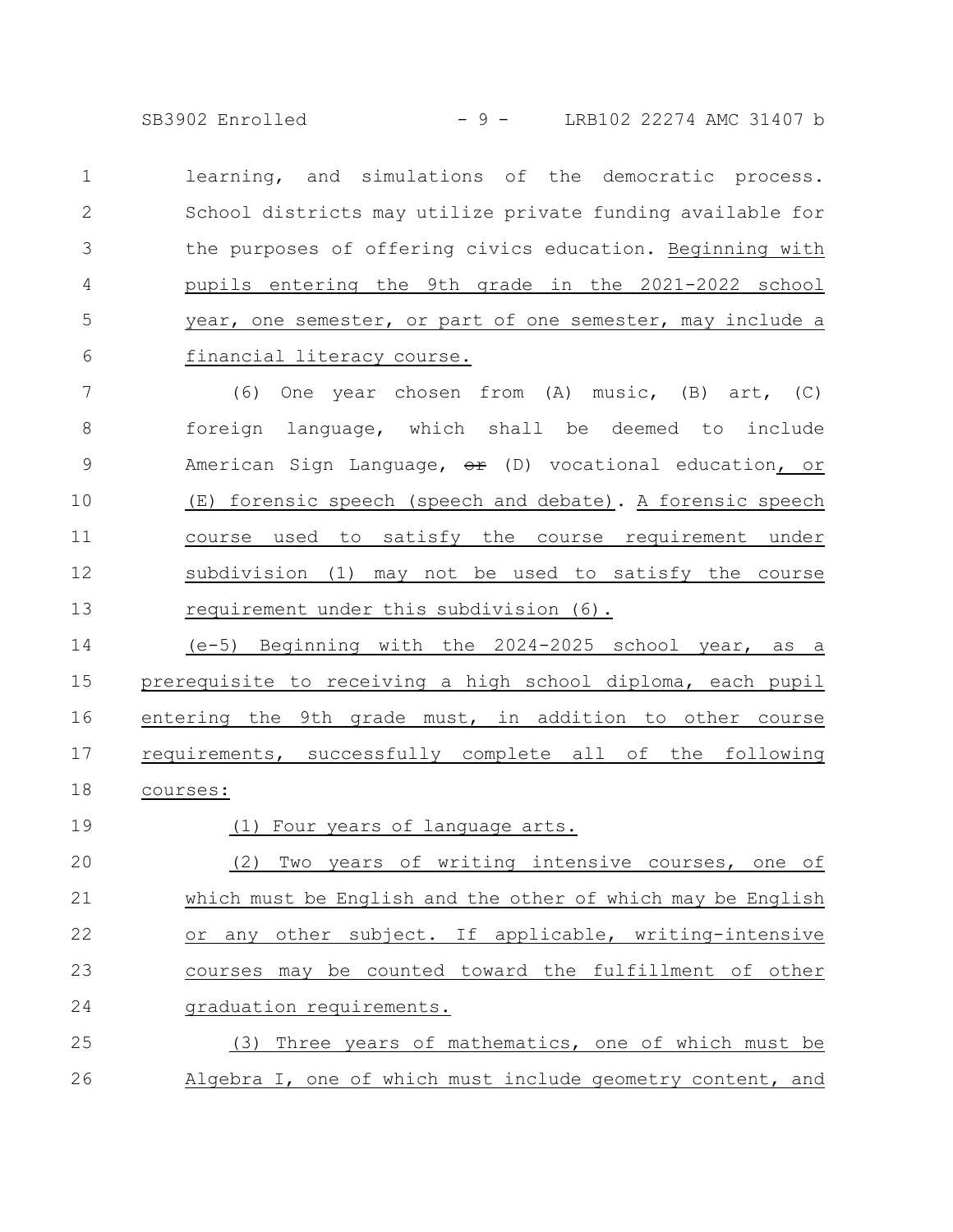SB3902 Enrolled - 10 - LRB102 22274 AMC 31407 b

| $\mathbf 1$    | one of which may be an Advanced Placement computer science         |
|----------------|--------------------------------------------------------------------|
| $\mathbf{2}$   | mathematics course that includes<br>course. A<br>geometry          |
| 3              | content may be offered as<br>an integrated, applied,               |
| $\overline{4}$ | interdisciplinary, or career<br>and technical education            |
| 5              | course that prepares a student for a career readiness              |
| 6              | path.                                                              |
| 7              | One year of a course that includes intensive<br>(3.5)              |
| $\,8\,$        | instruction in computer literacy, which may be English,            |
| $\mathcal{G}$  | social studies, or any other subject and which may be              |
| 10             | counted toward the fulfillment of other graduation                 |
| 11             | requirements.                                                      |
| 12             | (4)<br>Two years of laboratory science.                            |
| 13             | (5)<br>Two years of social studies, of which at least one          |
| 14             | year must be history of the United States or a combination         |
| 15             | of history of the United States and American government            |
| 16             | and at least one semester must be civics, which shall help         |
| 17             | young people acquire and learn to use the skills,                  |
| 18             | knowledge, and attitudes that will prepare them to be              |
| 19             | competent and responsible citizens throughout their lives.         |
| 20             | Civics course content shall focus on government                    |
| 21             | institutions, the discussion of current and controversial          |
| 22             | learning,<br>service<br>and<br>simulations<br>оf<br>the<br>issues, |
| 23             | democratic process. School districts may utilize private           |

funding available for the purposes of offering civics education. One semester, or part of one semester, may include a financial literacy course. 24 25 26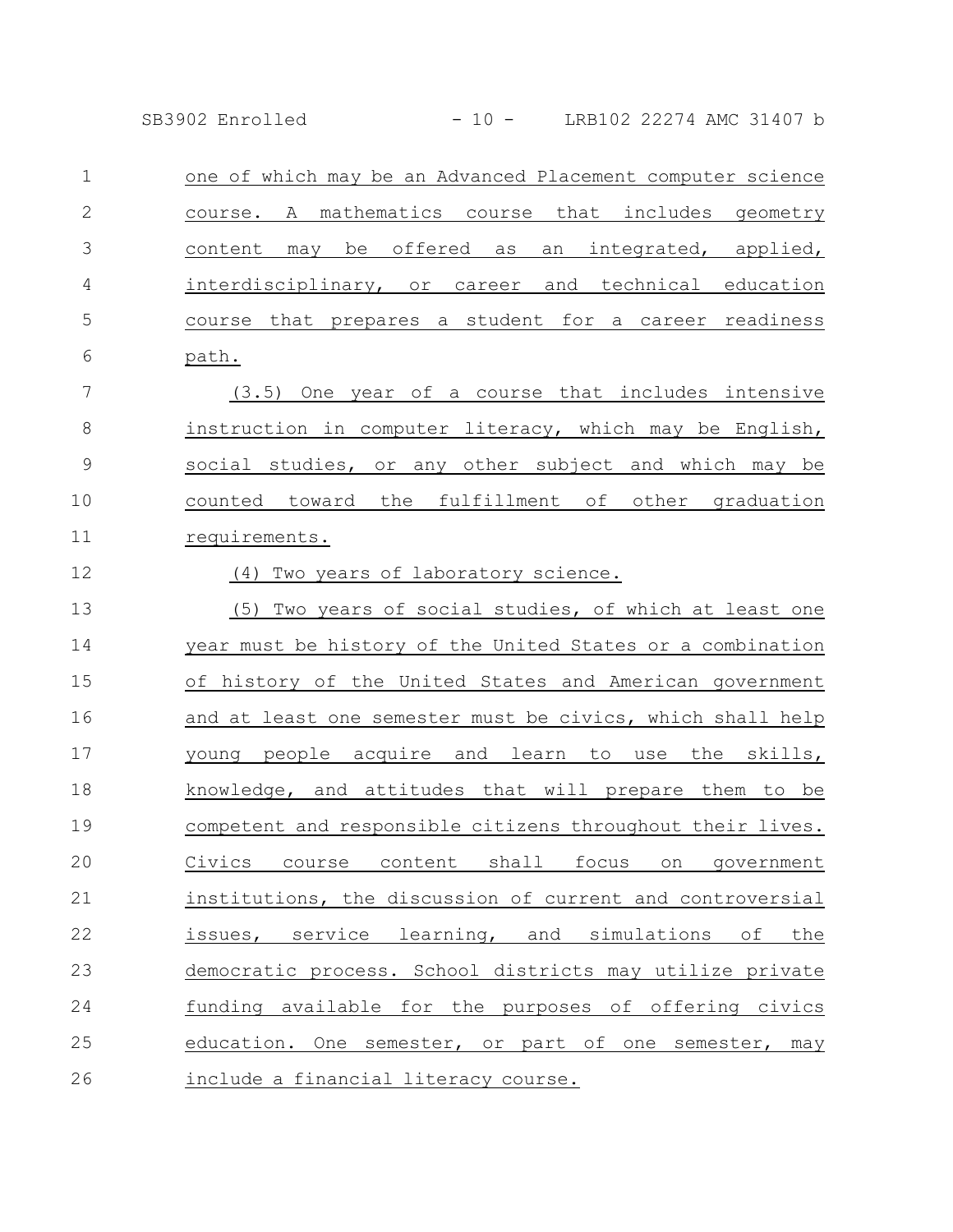SB3902 Enrolled - 11 - LRB102 22274 AMC 31407 b

(6) One year chosen from (A) music, (B) art, (C) foreign language, which shall be deemed to include American Sign Language, (D) vocational education, or (E) forensic speech (speech and debate). A forensic speech course used to satisfy the course requirement under subdivision (1) may not be used to satisfy the course requirement under this subdivision (6). 1 2 3 4 5 6 7

(e-10) Beginning with the 2028-2029 school year, as a prerequisite to receiving a high school diploma, each pupil entering the 9th grade must, in addition to other course requirements, successfully complete 2 years of foreign language courses, which may include American Sign Language. A pupil may choose a third year of foreign language to satisfy the requirement under paragraph  $(6)$  of subsection  $(e-5)$ . 8 9 10 11 12 13 14

(f) The State Board of Education shall develop and inform school districts of standards for writing-intensive coursework. 15 16 17

(f-5) If a school district offers an Advanced Placement computer science course to high school students, then the school board must designate that course as equivalent to a high school mathematics course and must denote on the student's transcript that the Advanced Placement computer science course qualifies as a mathematics-based, quantitative course for students in accordance with subdivision (3) of subsection (e) of this Section. 18 19 20 21 22 23 24 25

26

(g) This amendatory Act of 1983 does not apply to pupils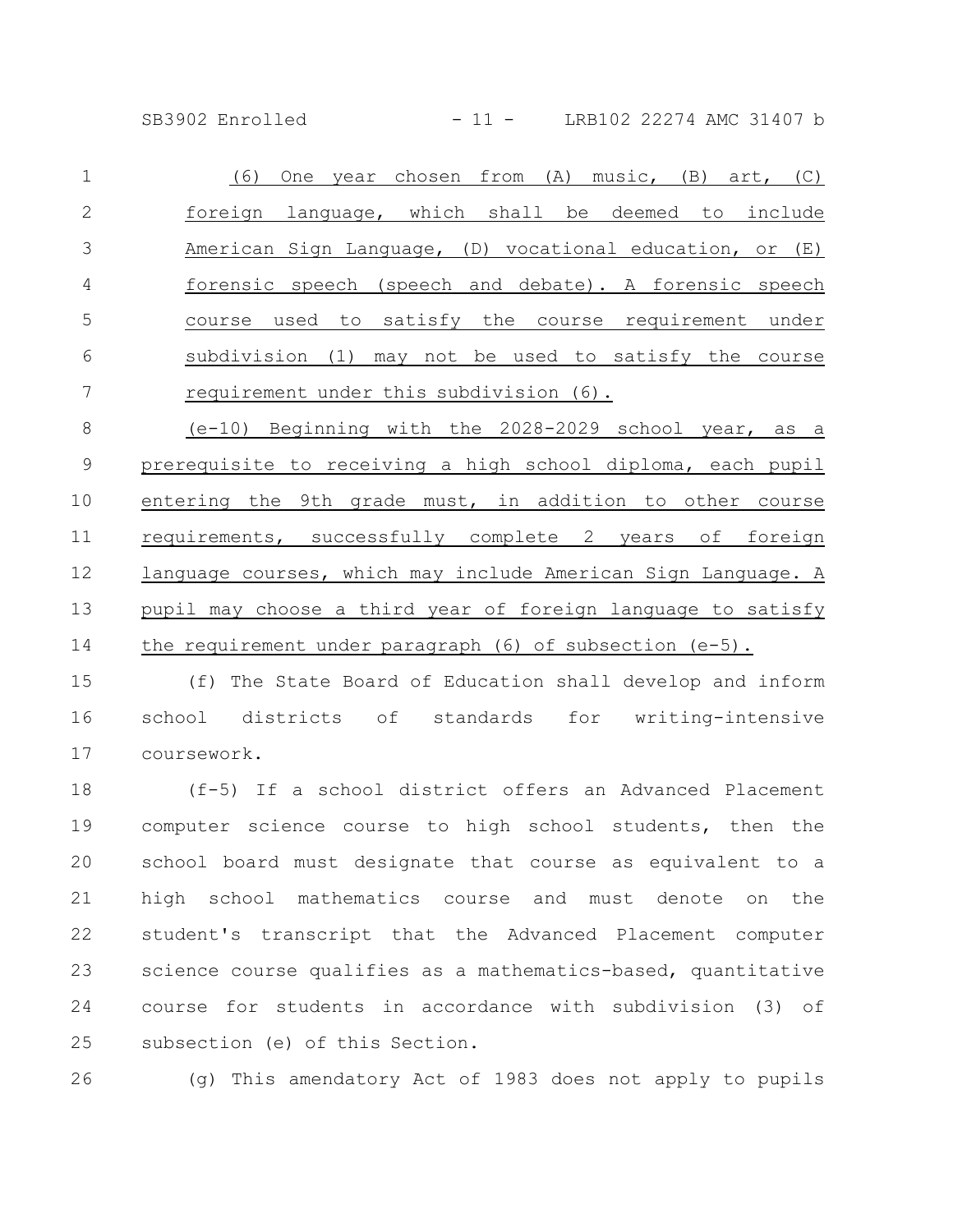SB3902 Enrolled - 12 - LRB102 22274 AMC 31407 b

entering the 9th grade in 1983-1984 school year and prior school years or to students with disabilities whose course of study is determined by an individualized education program. 1 2 3

This amendatory Act of the 94th General Assembly does not apply to pupils entering the 9th grade in the 2004-2005 school year or a prior school year or to students with disabilities whose course of study is determined by an individualized education program. 4 5 6 7 8

Subdivision  $(3.5)$  of subsection (e) This amendatory Act of the 101st General Assembly does not apply to pupils entering the 9th grade in the 2021-2022 school year or a prior school year or to students with disabilities whose course of study is determined by an individualized education program. 9 10 11 12 13

Subsection (e-5) does not apply to pupils entering the 9th grade in the 2023-2024 school year or a prior school year or to students with disabilities whose course of study is determined by an individualized education program. Subsection (e-10) does not apply to pupils entering the 9th grade in the 2027-2028 school year or a prior school year or to students with disabilities whose course of study is determined by an individualized education program. 14 15 16 17 18 19 20 21

(h) The provisions of this Section are subject to the provisions of Section 27-22.05 of this Code and the Postsecondary and Workforce Readiness Act. 22 23 24

(i) The State Board of Education may adopt rules to modify the requirements of this Section for any students enrolled in 25 26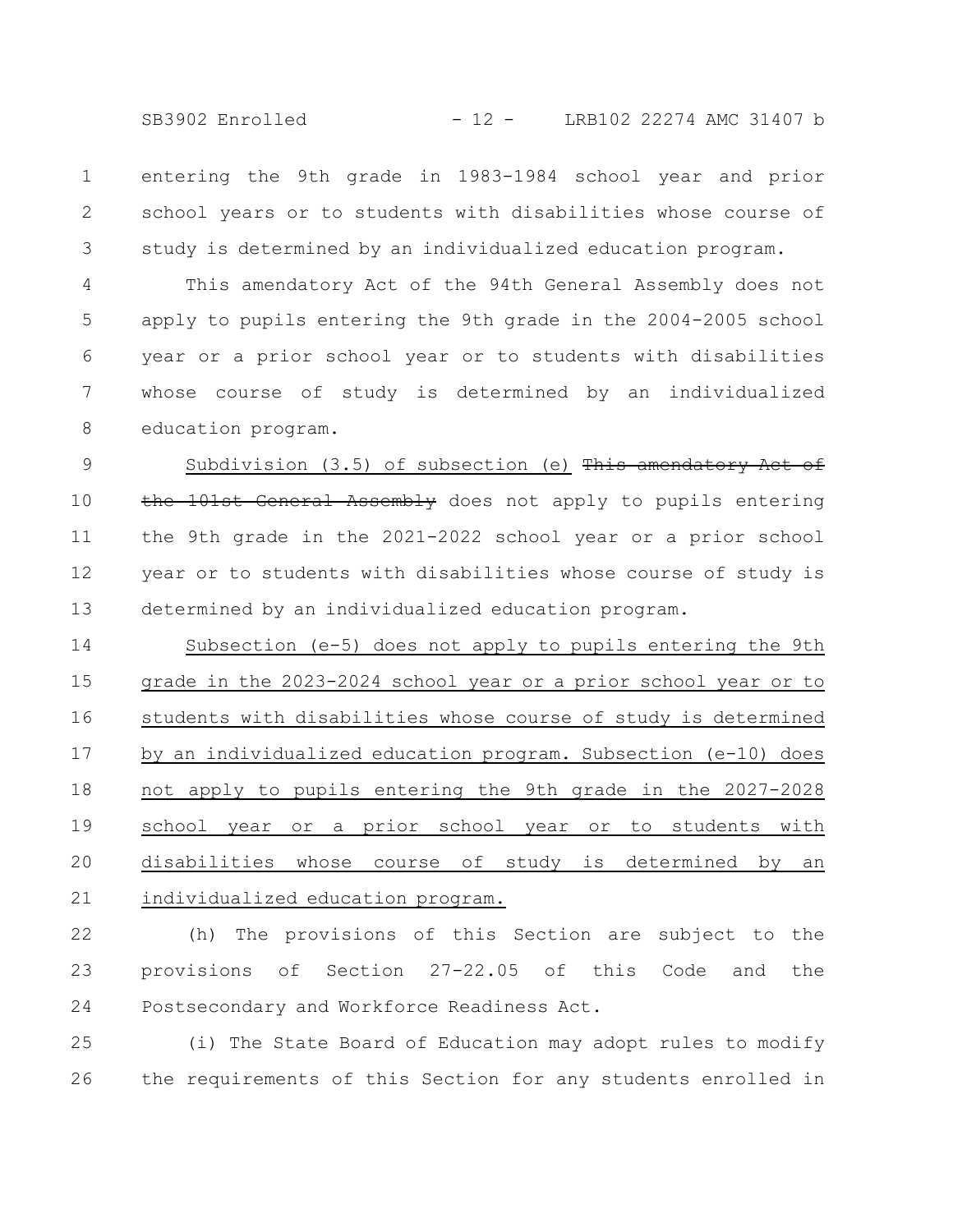SB3902 Enrolled - 13 - LRB102 22274 AMC 31407 b

grades 9 through 12 if the Governor has declared a disaster due to a public health emergency pursuant to Section 7 of the Illinois Emergency Management Agency Act. 1 2 3

(Source: P.A. 100-443, eff. 8-25-17; 101-464, eff. 1-1-20; 101-643, eff. 6-18-20; 101-654, Article 60, Section 60-5, eff.  $3 - 8 - 21.$ 4 5 6

(Text of Section from P.A. 102-366) 7

Sec. 27-22. Required high school courses. 8

- (a) (Blank). 9
- (b) (Blank). 10
- (c) (Blank). 11
- (d) (Blank). 12

(e) Through the  $2023-2024$  school year, as As a prerequisite to receiving a high school diploma, each pupil entering the 9th grade must, in addition to other course requirements, successfully complete all of the following courses: 13 14 15 16 17

18

(1) Four years of language arts.

(2) Two years of writing intensive courses, one of which must be English and the other of which may be English or any other subject. When applicable, writing-intensive courses may be counted towards the fulfillment of other graduation requirements. 19 20 21 22 23

(3) Three years of mathematics, one of which must be Algebra I, one of which must include geometry content, and 24 25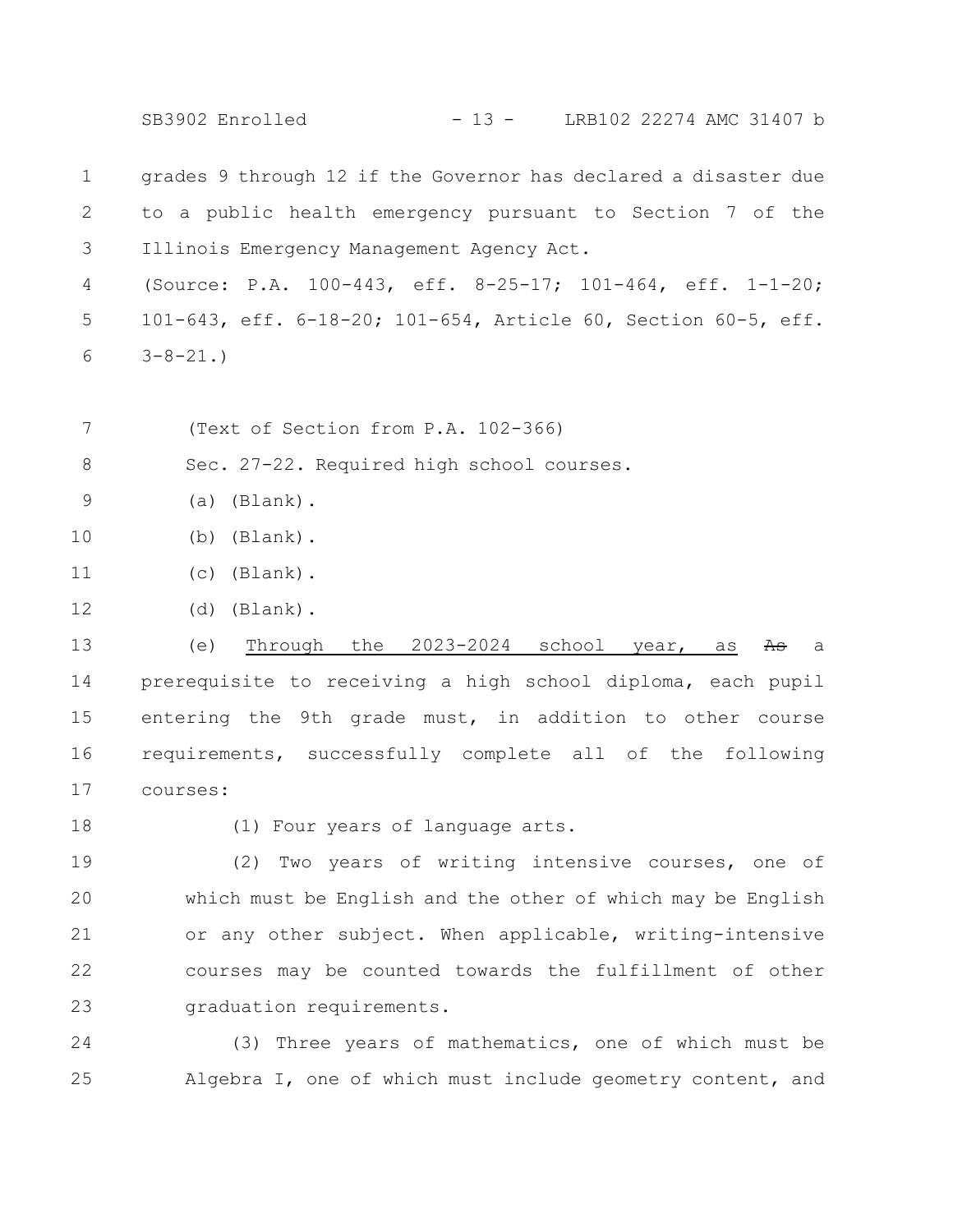SB3902 Enrolled - 14 - LRB102 22274 AMC 31407 b

one of which may be an Advanced Placement computer science course. A mathematics course that includes geometry content may be offered as an integrated, applied, interdisciplinary, or career and technical education course that prepares a student for a career readiness path. 1 2 3 4 5 6

(3.5) For pupils entering the 9th grade in the 2022-2023 school year and 2023-2024 school year, one year of a course that includes intensive instruction in computer literacy, which may be English, social studies, or any other subject and which may be counted toward the fulfillment of other graduation requirements. 7 8 9 10 11 12

13

(4) Two years of science.

(5) Two years of social studies, of which at least one year must be history of the United States or a combination of history of the United States and American government and, beginning with pupils entering the 9th grade in the 2016-2017 school year and each school year thereafter, at least one semester must be civics, which shall help young people acquire and learn to use the skills, knowledge, and attitudes that will prepare them to be competent and responsible citizens throughout their lives. Civics course content shall focus on government institutions, the discussion of current and controversial issues, service learning, and simulations of the democratic process. School districts may utilize private funding available for 14 15 16 17 18 19 20 21 22 23 24 25 26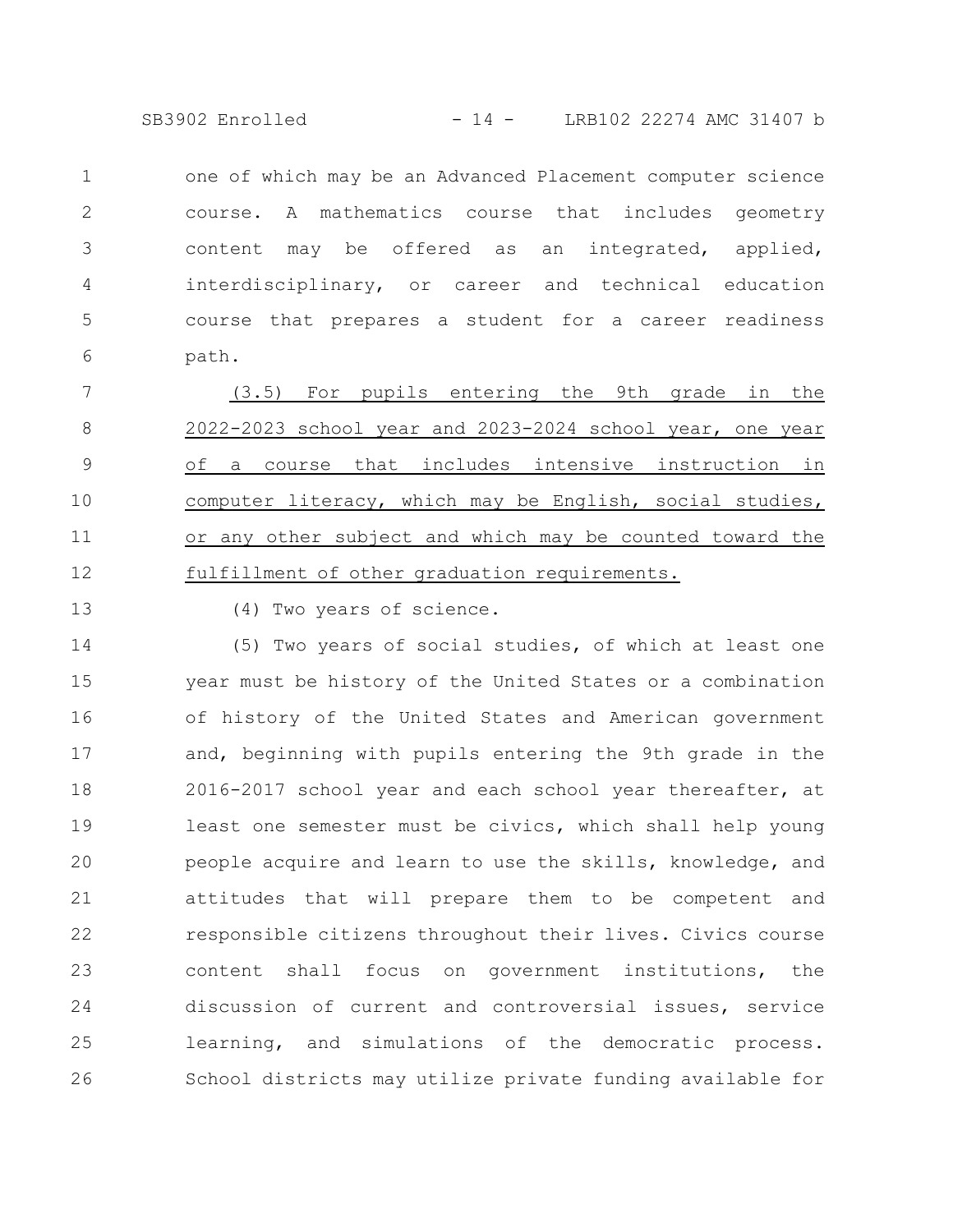SB3902 Enrolled - 15 - LRB102 22274 AMC 31407 b

the purposes of offering civics education. Beginning with pupils entering the 9th grade in the 2021-2022 school year and each school year thereafter, one semester, or part of one semester, may include a financial literacy course. 1 2 3 4

(6) One year chosen from (A) music, (B) art, (C) foreign language, which shall be deemed to include American Sign Language,  $\theta$ <sup>2</sup> (D) vocational education, or (E) forensic speech (speech and debate). A forensic speech course used to satisfy the course requirement under subdivision (1) may not be used to satisfy the course requirement under this subdivision (6). 5 6 7 8 9 10 11

(e-5) Beginning with the 2024-2025 school year, as a prerequisite to receiving a high school diploma, each pupil entering the 9th grade must, in addition to other course requirements, successfully complete all of the following courses: 12 13 14 15 16

(1) Four years of language arts.

17

(2) Two years of writing intensive courses, one of which must be English and the other of which may be English or any other subject. If applicable, writing-intensive courses may be counted toward the fulfillment of other graduation requirements. 18 19 20 21 22

(3) Three years of mathematics, one of which must be Algebra I, one of which must include geometry content, and one of which may be an Advanced Placement computer science course. A mathematics course that includes geometry 23 24 25 26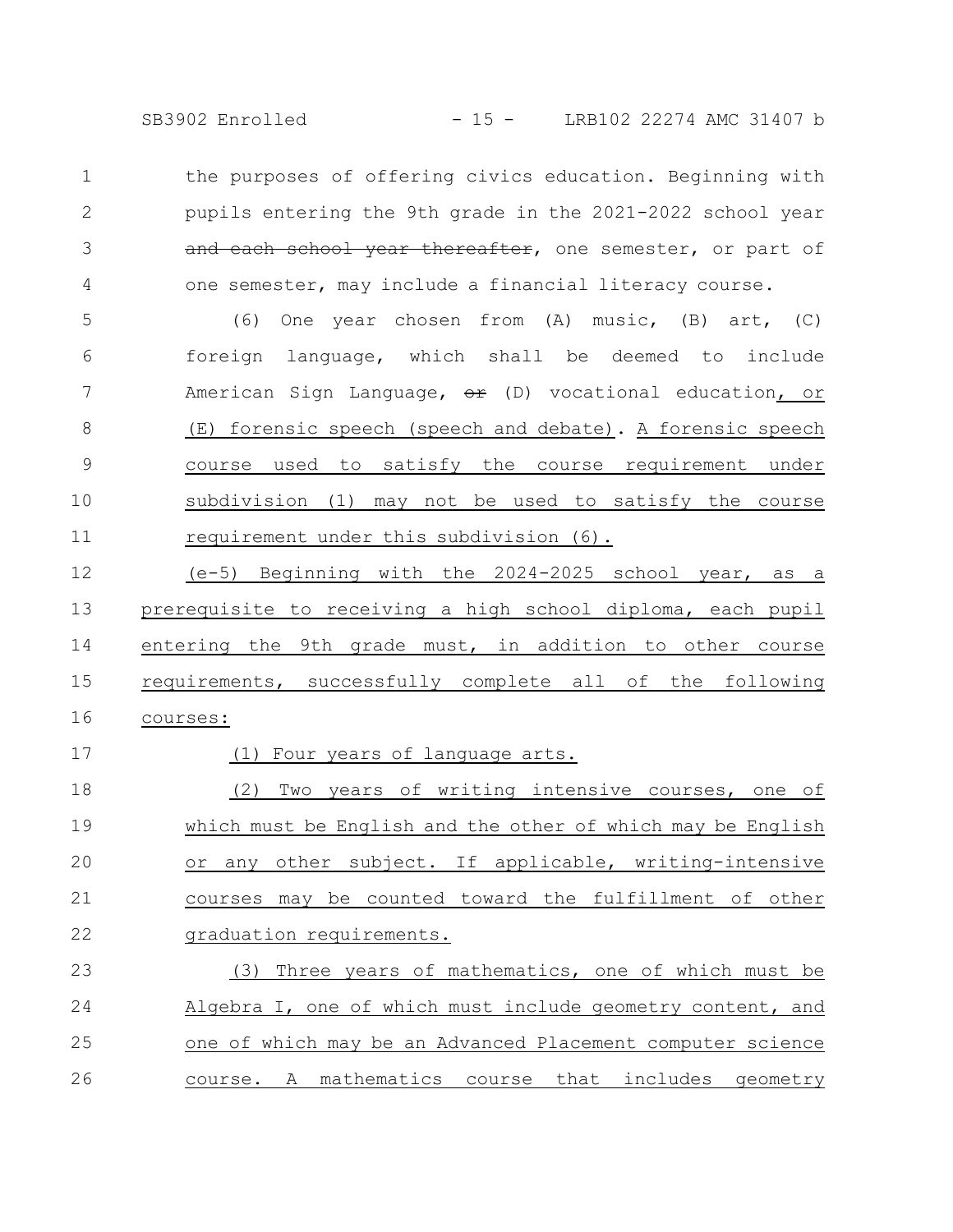SB3902 Enrolled - 16 - LRB102 22274 AMC 31407 b

content may be offered as an integrated, applied, interdisciplinary, or career and technical education course that prepares a student for a career readiness path. (3.5) One year of a course that includes intensive instruction in computer literacy, which may be English, social studies, or any other subject and which may be counted toward the fulfillment of other graduation requirements. (4) Two years of laboratory science. (5) Two years of social studies, of which at least one year must be history of the United States or a combination of history of the United States and American government and at least one semester must be civics, which shall help young people acquire and learn to use the skills, knowledge, and attitudes that will prepare them to be competent and responsible citizens throughout their lives. Civics course content shall focus on government institutions, the discussion of current and controversial issues, service learning, and simulations of the democratic process. School districts may utilize private funding available for the purposes of offering civics education. One semester, or part of one semester, may include a financial literacy course. (6) One year chosen from (A) music, (B) art, (C) foreign language, which shall be deemed to include 1 2 3 4 5 6 7 8 9 10 11 12 13 14 15 16 17 18 19 20 21 22 23 24 25 26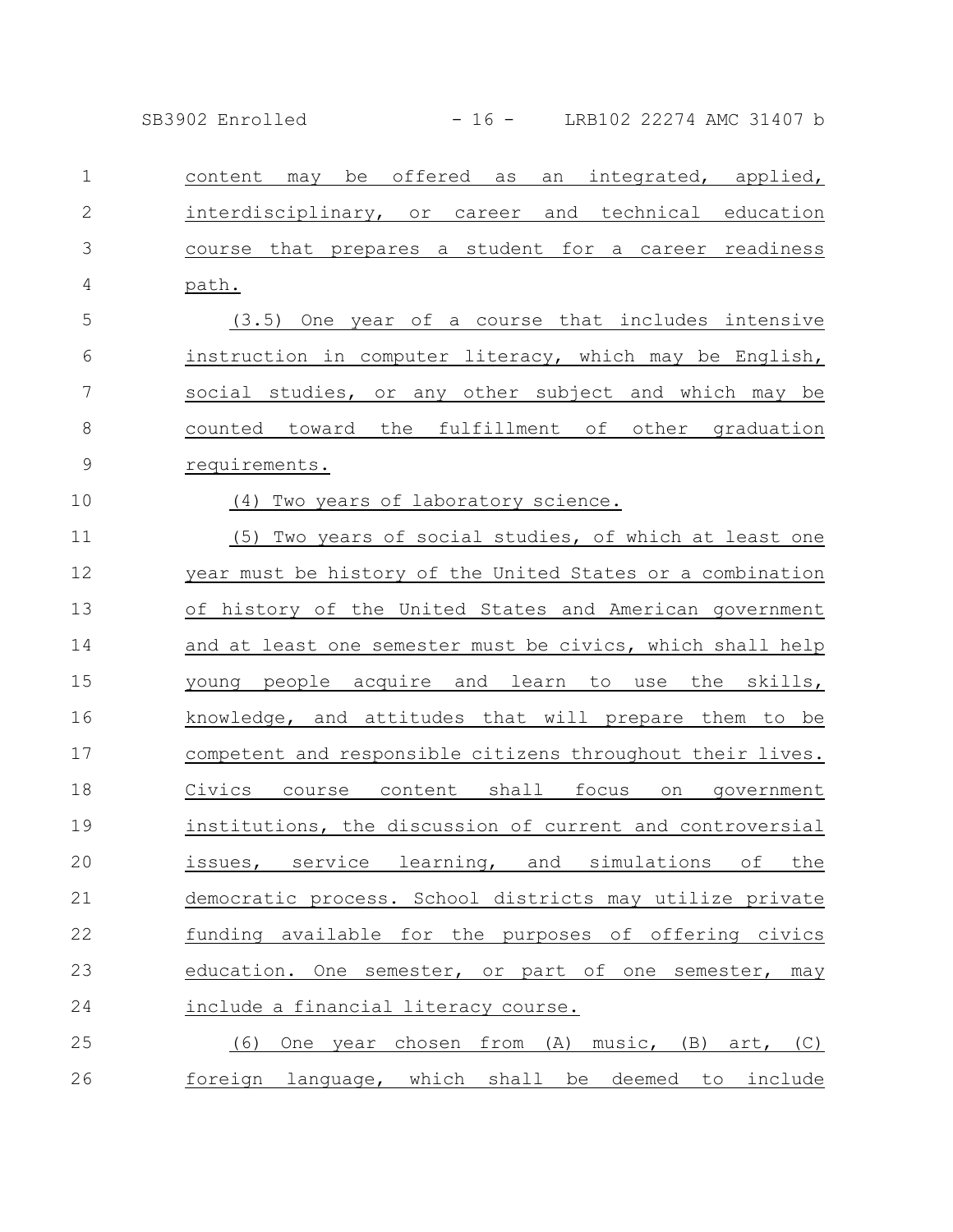SB3902 Enrolled - 17 - LRB102 22274 AMC 31407 b

American Sign Language, (D) vocational education, or (E) forensic speech (speech and debate). A forensic speech course used to satisfy the course requirement under subdivision (1) may not be used to satisfy the course requirement under this subdivision (6). 1 2 3 4 5

(e-10) Beginning with the 2028-2029 school year, as a prerequisite to receiving a high school diploma, each pupil entering the 9th grade must, in addition to other course requirements, successfully complete 2 years of foreign language courses, which may include American Sign Language. A pupil may choose a third year of foreign language to satisfy the requirement under paragraph (6) of subsection (e-5). 6 7 8 9 10 11 12

(f) The State Board of Education shall develop and inform school districts of standards for writing-intensive coursework. 13 14 15

(f-5) If a school district offers an Advanced Placement computer science course to high school students, then the school board must designate that course as equivalent to a high school mathematics course and must denote on the student's transcript that the Advanced Placement computer science course qualifies as a mathematics-based, quantitative course for students in accordance with subdivision (3) of subsection (e) of this Section. 16 17 18 19 20 21 22 23

(g) This amendatory Act of 1983 does not apply to pupils entering the 9th grade in 1983-1984 school year and prior school years or to students with disabilities whose course of 24 25 26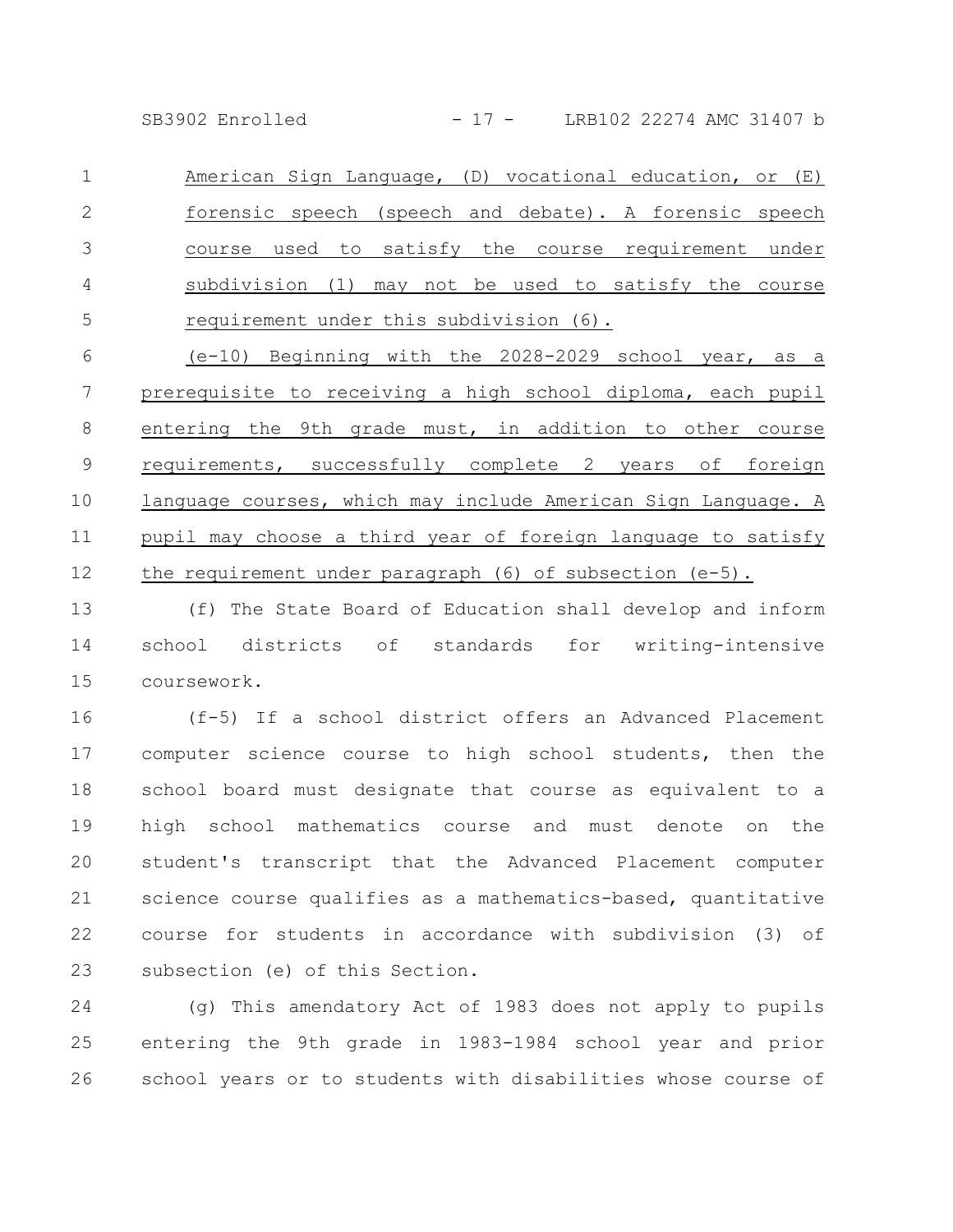SB3902 Enrolled - 18 - LRB102 22274 AMC 31407 b

study is determined by an individualized education program. 1

This amendatory Act of the 94th General Assembly does not apply to pupils entering the 9th grade in the 2004-2005 school year or a prior school year or to students with disabilities whose course of study is determined by an individualized education program. 2 3 4 5 6

Subdivision (3.5) of subsection (e) does not apply to pupils entering the 9th grade in the 2021-2022 school year or a prior school year or to students with disabilities whose course of study is determined by an individualized education program. 7 8 9 10 11

Subsection (e-5) does not apply to pupils entering the 9th grade in the 2023-2024 school year or a prior school year or to students with disabilities whose course of study is determined by an individualized education program. Subsection (e-10) does not apply to pupils entering the 9th grade in the 2027-2028 school year or a prior school year or to students with disabilities whose course of study is determined by an individualized education program. 12 13 14 15 16 17 18 19

(h) The provisions of this Section are subject to the provisions of Section 27-22.05 of this Code and the Postsecondary and Workforce Readiness Act. 20 21 22

(i) The State Board of Education may adopt rules to modify the requirements of this Section for any students enrolled in grades 9 through 12 if the Governor has declared a disaster due to a public health emergency pursuant to Section 7 of the 23 24 25 26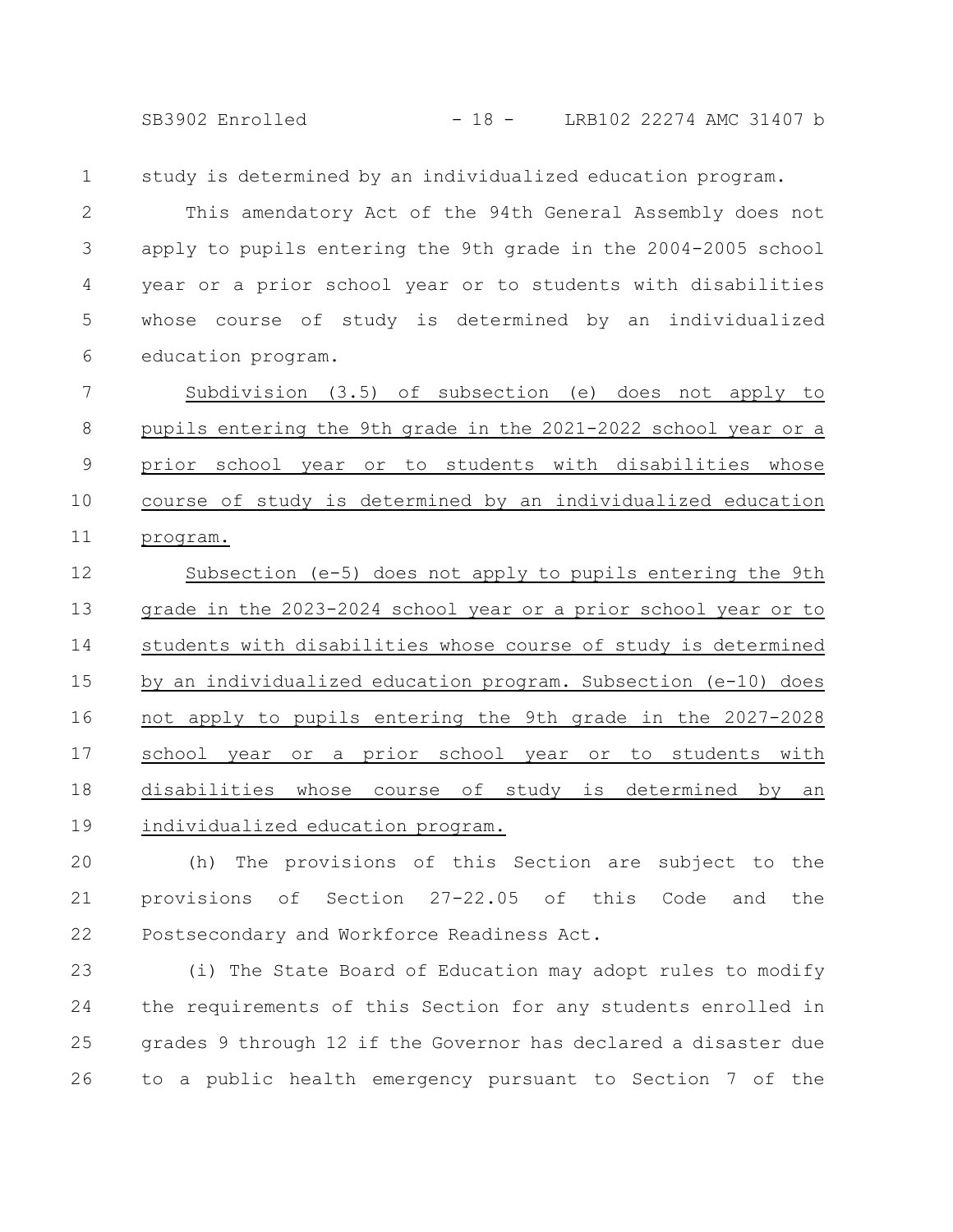Illinois Emergency Management Agency Act. (Source: P.A. 101-464, eff. 1-1-20; 101-643, eff. 6-18-20; 102-366, eff. 8-13-21.) (Text of Section from P.A. 102-551) Sec. 27-22. Required high school courses. (a) (Blank). (b) (Blank). (c) (Blank). (d) (Blank). (e) Through the  $2023-2024$  school year, as  $A\theta$  a prerequisite to receiving a high school diploma, each pupil entering the 9th grade must, in addition to other course requirements, successfully complete all of the following courses: (1) Four years of language arts. (2) Two years of writing intensive courses, one of which must be English and the other of which may be English or any other subject. When applicable, writing-intensive courses may be counted towards the fulfillment of other graduation requirements. (3) Three years of mathematics, one of which must be Algebra I, one of which must include geometry content, and one of which may be an Advanced Placement computer science course. A mathematics course that includes geometry content may be offered as an integrated, applied, 1 2 3 4 5 6 7 8 9 10 11 12 13 14 15 16 17 18 19 20 21 22 23 24 25 SB3902 Enrolled - 19 - LRB102 22274 AMC 31407 b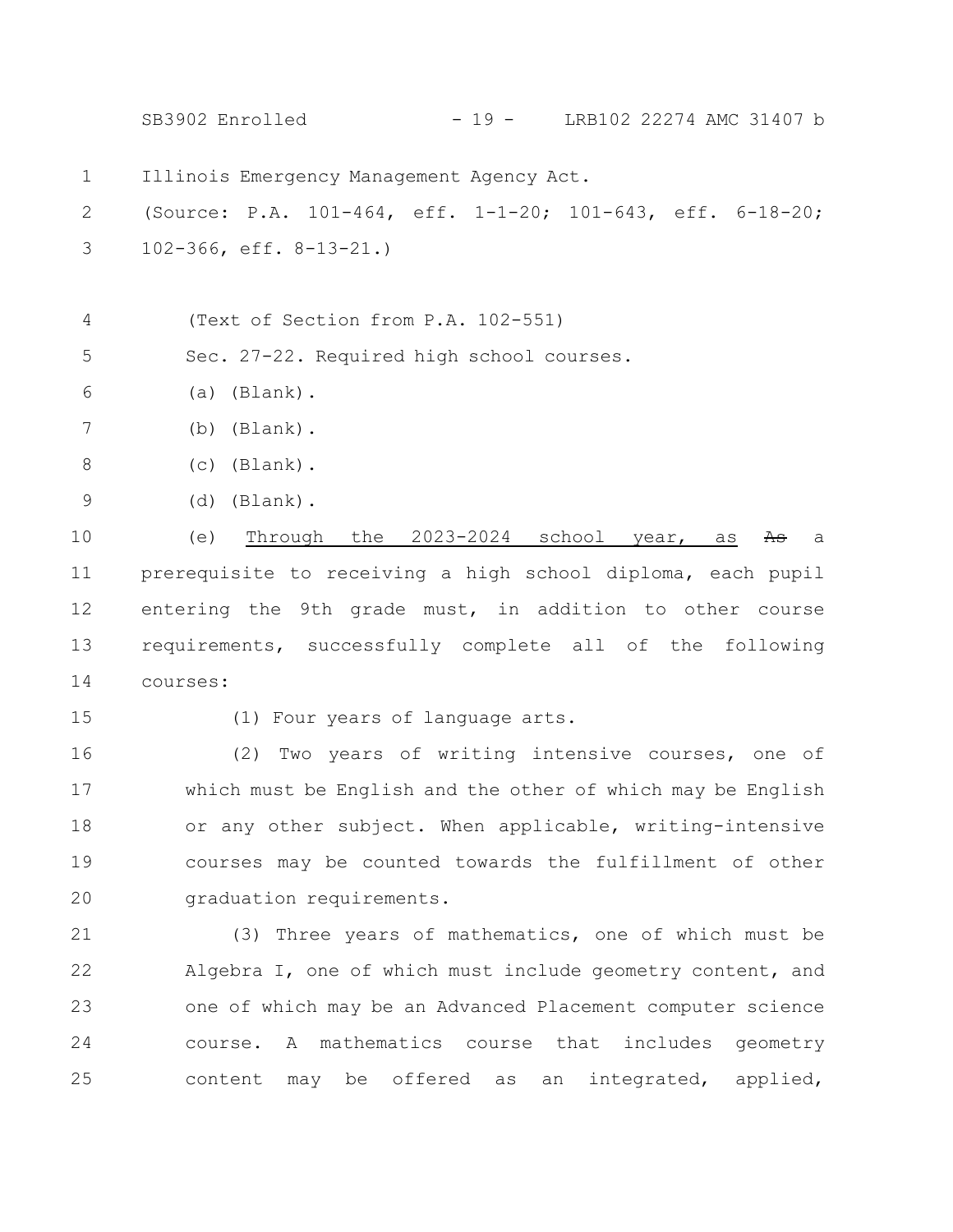SB3902 Enrolled - 20 - LRB102 22274 AMC 31407 b

interdisciplinary, or career and technical education course that prepares a student for a career readiness path. 1 2 3

(3.5) For pupils entering the 9th grade in the 2022-2023 school year and 2023-2024 school year, one year of a course that includes intensive instruction in computer literacy, which may be English, social studies, or any other subject and which may be counted toward the fulfillment of other graduation requirements. 4 5 6 7 8 9

10

(4) Two years of science.

(5) Two years of social studies, of which at least one year must be history of the United States or a combination of history of the United States and American government and, beginning with pupils entering the 9th grade in the 2016-2017 school year and each school year thereafter, at least one semester must be civics, which shall help young people acquire and learn to use the skills, knowledge, and attitudes that will prepare them to be competent and responsible citizens throughout their lives. Civics course content shall focus on government institutions, the discussion of current and controversial issues, service learning, and simulations of the democratic process. School districts may utilize private funding available for the purposes of offering civics education. Beginning with pupils entering the 9th grade in the 2021-2022 school year, one semester, or part of one semester, may include a 11 12 13 14 15 16 17 18 19 20 21 22 23 24 25 26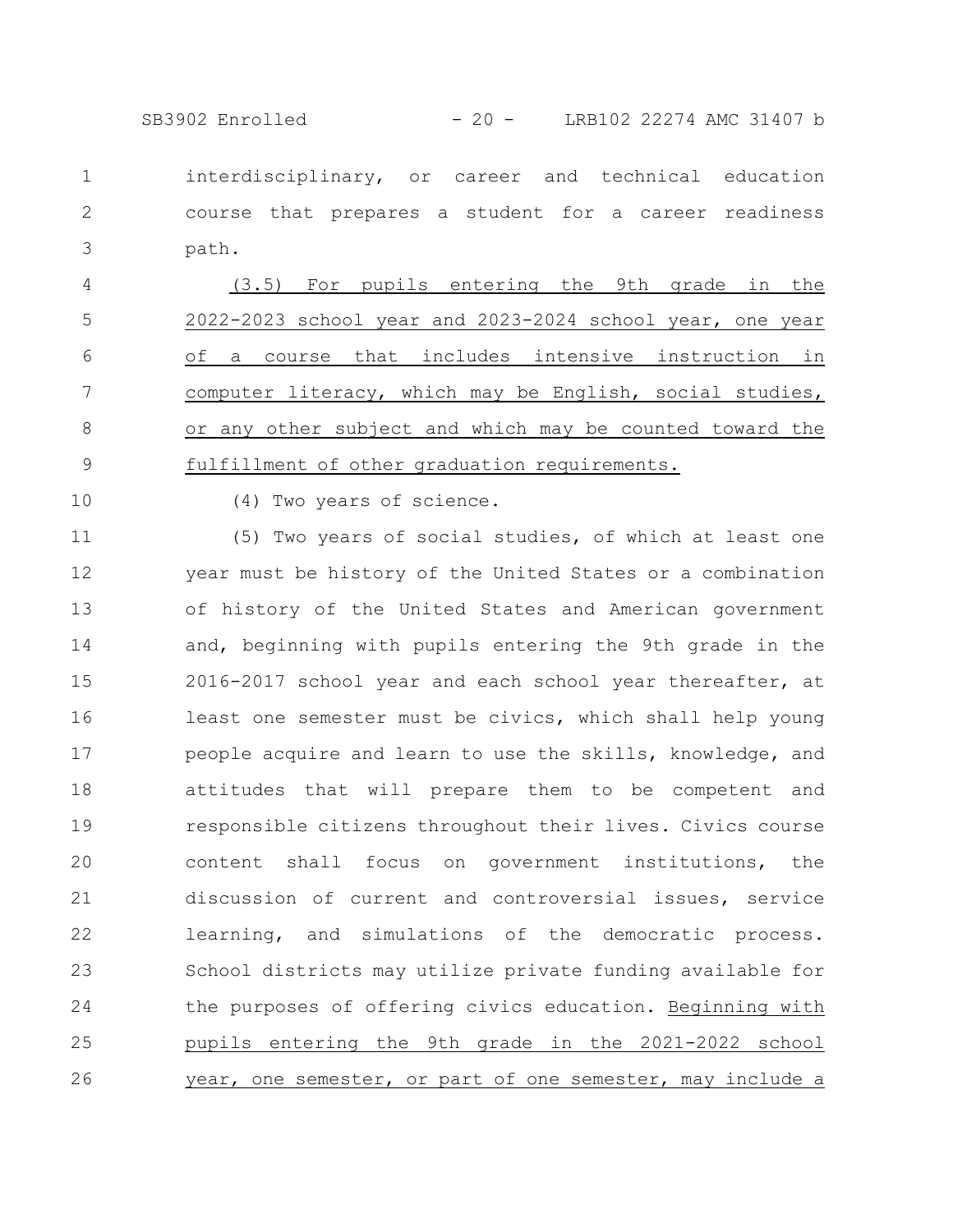SB3902 Enrolled - 21 - LRB102 22274 AMC 31407 b

financial literacy course. 1

(6) One year chosen from (A) music, (B) art, (C) foreign language, which shall be deemed to include American Sign Language, (D) vocational education, or (E) forensic speech (speech and debate). A forensic speech course used to satisfy the course requirement under subdivision (1) may not be used to satisfy the course requirement under this subdivision (6). 2 3 4 5 6 7 8

(e-5) Beginning with the 2024-2025 school year, as a prerequisite to receiving a high school diploma, each pupil entering the 9th grade must, in addition to other course requirements, successfully complete all of the following courses: 9 10 11 12 13

14

(1) Four years of language arts.

(2) Two years of writing intensive courses, one of which must be English and the other of which may be English or any other subject. If applicable, writing-intensive courses may be counted toward the fulfillment of other graduation requirements. 15 16 17 18 19

(3) Three years of mathematics, one of which must be Algebra I, one of which must include geometry content, and one of which may be an Advanced Placement computer science course. A mathematics course that includes geometry content may be offered as an integrated, applied, interdisciplinary, or career and technical education course that prepares a student for a career readiness 20 21 22 23 24 25 26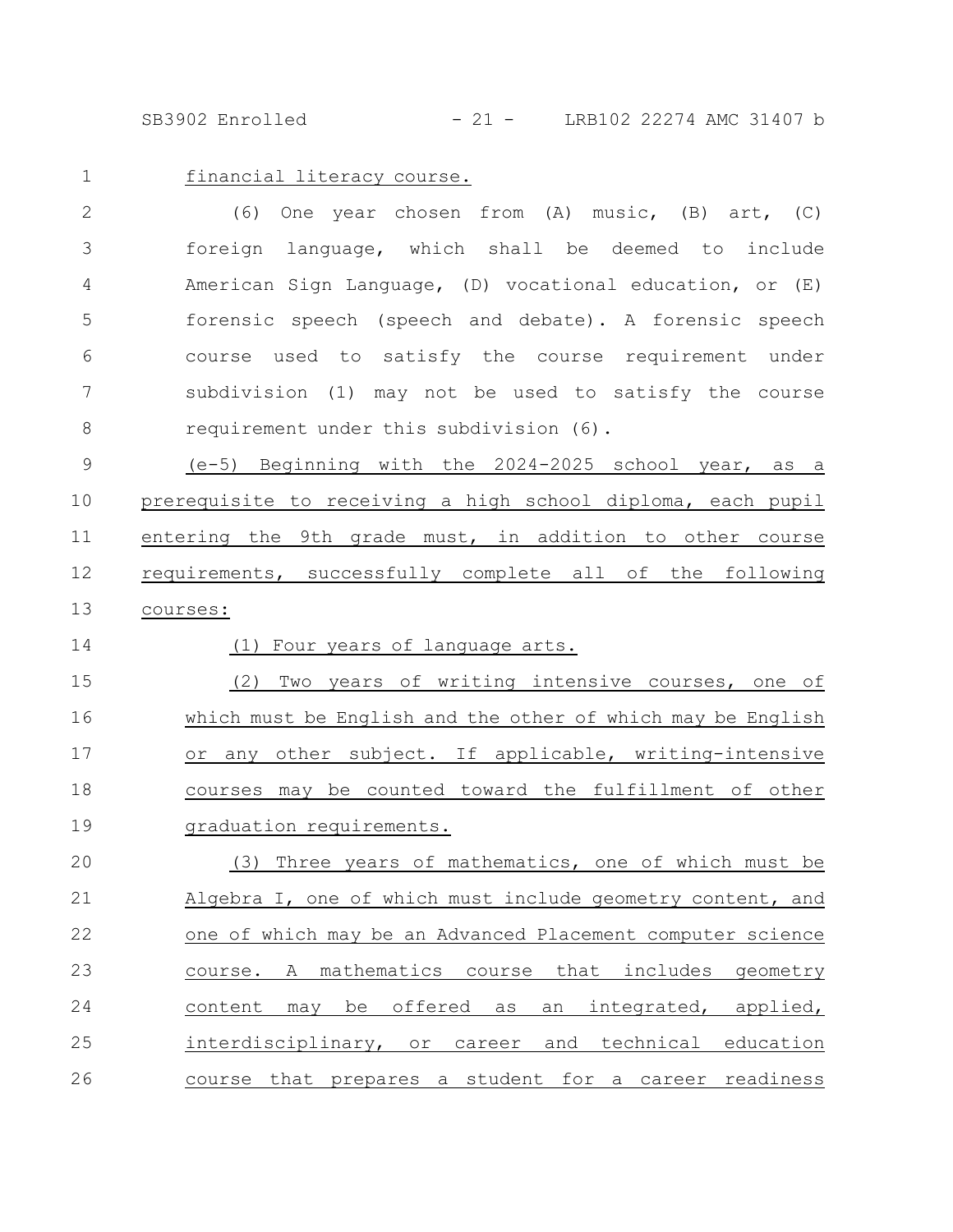path. (3.5) One year of a course that includes intensive instruction in computer literacy, which may be English, social studies, or any other subject and which may be counted toward the fulfillment of other graduation requirements. (4) Two years of laboratory science. (5) Two years of social studies, of which at least one year must be history of the United States or a combination of history of the United States and American government and at least one semester must be civics, which shall help young people acquire and learn to use the skills, knowledge, and attitudes that will prepare them to be competent and responsible citizens throughout their lives. Civics course content shall focus on government institutions, the discussion of current and controversial issues, service learning, and simulations of the democratic process. School districts may utilize private funding available for the purposes of offering civics education. One semester, or part of one semester, may include a financial literacy course. (6) One year chosen from (A) music, (B) art, (C) foreign language, which shall be deemed to include 1 2 3 4 5 6 7 8 9 10 11 12 13 14 15 16 17 18 19 20 21 22 23

American Sign Language, (D) vocational education, or (E) forensic speech (speech and debate). A forensic speech course used to satisfy the course requirement under 24 25 26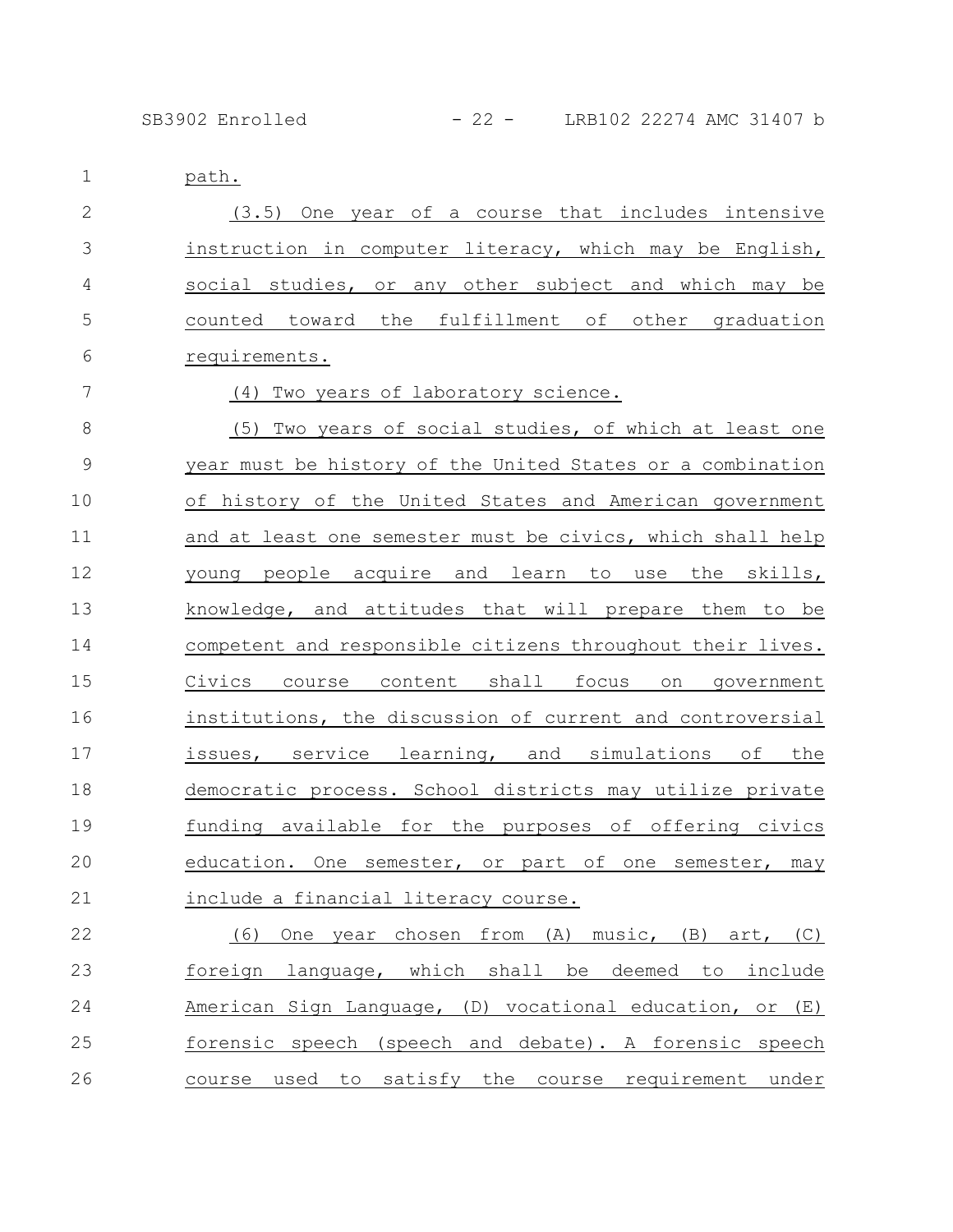SB3902 Enrolled - 23 - LRB102 22274 AMC 31407 b

subdivision (1) may not be used to satisfy the course requirement under this subdivision (6). 1 2

(e-10) Beginning with the 2028-2029 school year, as a prerequisite to receiving a high school diploma, each pupil entering the 9th grade must, in addition to other course requirements, successfully complete 2 years of foreign language courses, which may include American Sign Language. A pupil may choose a third year of foreign language to satisfy the requirement under paragraph  $(6)$  of subsection  $(e-5)$ . 3 4 5 6 7 8 9

(f) The State Board of Education shall develop and inform school districts of standards for writing-intensive coursework. 10 11 12

(f-5) If a school district offers an Advanced Placement computer science course to high school students, then the school board must designate that course as equivalent to a high school mathematics course and must denote on the student's transcript that the Advanced Placement computer science course qualifies as a mathematics-based, quantitative course for students in accordance with subdivision (3) of subsection (e) of this Section. 13 14 15 16 17 18 19 20

(g) This amendatory Act of 1983 does not apply to pupils entering the 9th grade in 1983-1984 school year and prior school years or to students with disabilities whose course of study is determined by an individualized education program. 21 22 23 24

This amendatory Act of the 94th General Assembly does not apply to pupils entering the 9th grade in the 2004-2005 school 25 26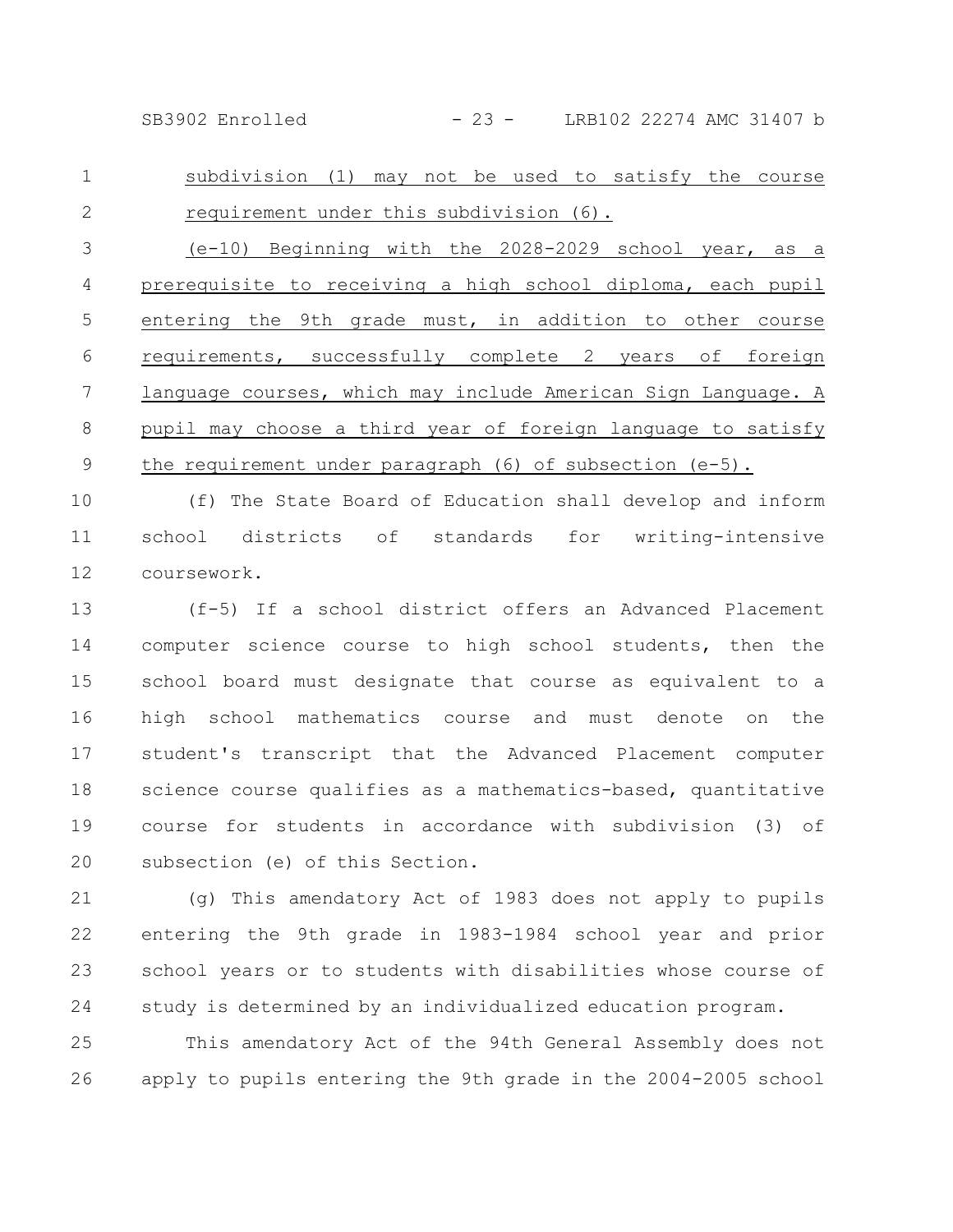SB3902 Enrolled - 24 - LRB102 22274 AMC 31407 b

year or a prior school year or to students with disabilities whose course of study is determined by an individualized education program. 1 2 3

Subdivision (3.5) of subsection (e) does not apply to pupils entering the 9th grade in the 2021-2022 school year or a prior school year or to students with disabilities whose course of study is determined by an individualized education program. 4 5 6 7 8

Subsection (e-5) does not apply to pupils entering the 9th grade in the 2023-2024 school year or a prior school year or to students with disabilities whose course of study is determined by an individualized education program. Subsection (e-10) does not apply to pupils entering the 9th grade in the 2027-2028 school year or a prior school year or to students with disabilities whose course of study is determined by an individualized education program. 9 10 11 12 13 14 15 16

(h) The provisions of this Section are subject to the provisions of Section 27-22.05 of this Code and the Postsecondary and Workforce Readiness Act. 17 18 19

(i) The State Board of Education may adopt rules to modify the requirements of this Section for any students enrolled in grades 9 through 12 if the Governor has declared a disaster due to a public health emergency pursuant to Section 7 of the Illinois Emergency Management Agency Act. 20 21 22 23 24

(Source: P.A. 101-464, eff. 1-1-20; 101-643, eff. 6-18-20; 102-551, eff. 1-1-22.) 25 26